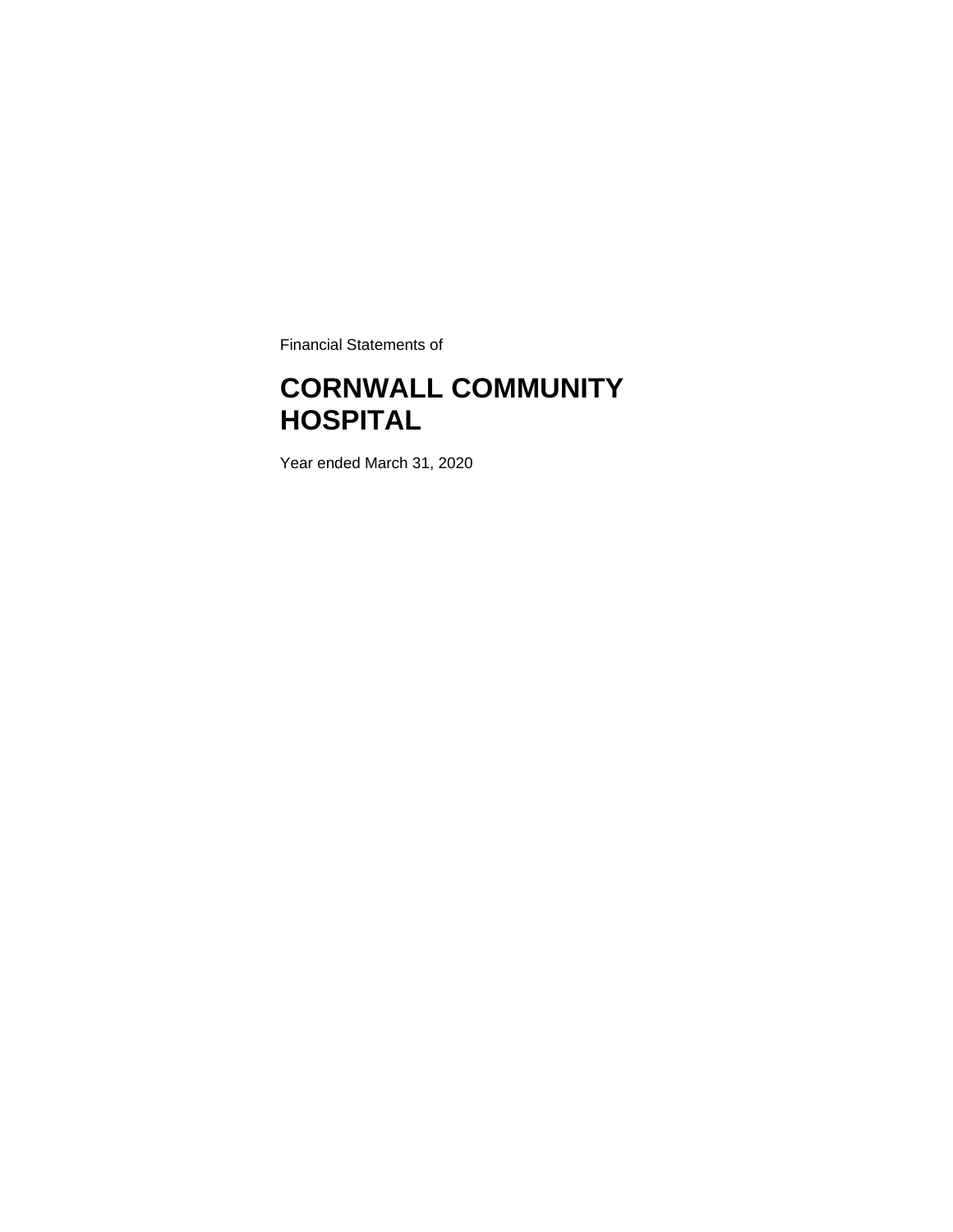Table of Contents

Year ended March 31, 2020

|           |                              | Page |
|-----------|------------------------------|------|
| $\bullet$ | Independent Auditors' Report |      |
| $\bullet$ | <b>Financial Statements</b>  |      |
|           |                              |      |
|           |                              |      |
|           | $\bullet$                    |      |
|           |                              |      |
|           | $\bullet$                    |      |
|           | $\bullet$                    |      |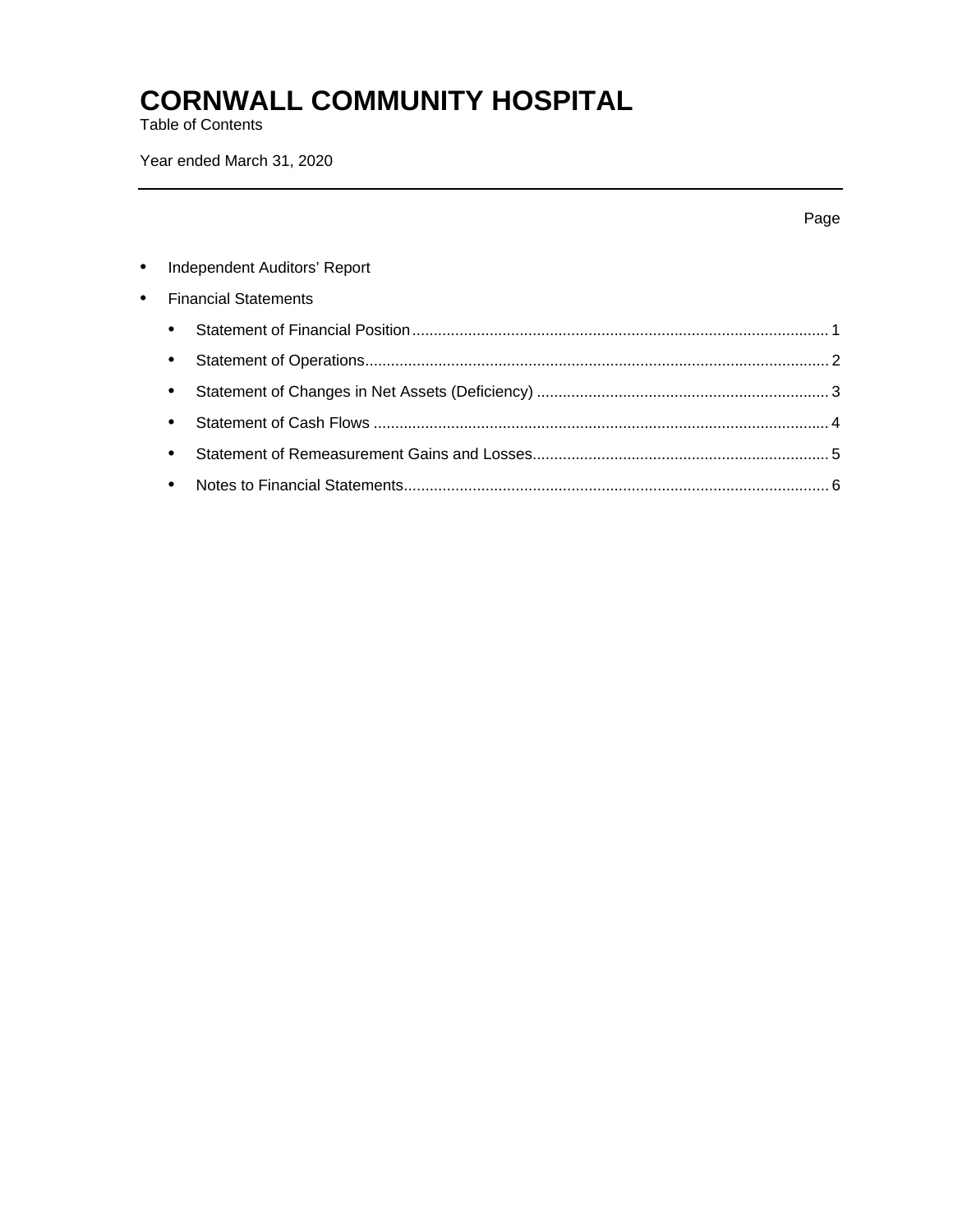

KPMG LLP 863 Princess Street, Suite 400 Kingston ON K7L 5N4 Canada Telephone 613-549-1550 Fax 613-549-6349

### **INDEPENDENT AUDITORS' REPORT**

To the Board of Directors of Cornwall Community Hospital

### *Opinion*

We have audited the financial statements of Cornwall Community Hospital (the "Entity"), which comprise:

- the statement of financial position as at March 31, 2020
- the statement of operations for the year then ended
- the statement of changes in net assets (deficiency) for the year then ended
- the statement of cash flows for the year then ended
- the statement of remeasurement gains and losses
- and notes to the financial statements, including a summary of significant accounting policies.

(Hereinafter referred to as the "financial statements").

In our opinion, the accompanying financial statements, present fairly, in all material respects, the financial position of the Entity as at March 31, 2020, its results of operations, its cash flows and the remeasurement gains and losses for the year then ended in accordance with Canadian public sector accounting standards.

### *Basis for Opinion*

We conducted our audit in accordance with Canadian generally accepted auditing standards. Our responsibilities under those standards are further described in the "*Auditors' Responsibilities for the Audit of the Financial Statements*" section of our auditors' report.

We are independent of the Entity in accordance with the ethical requirements that are relevant to our audit of the financial statements in Canada and we have fulfilled our other ethical responsibilities in accordance with these requirements.

We believe that the audit evidence we have obtained is sufficient and appropriate to provide a basis for our opinion.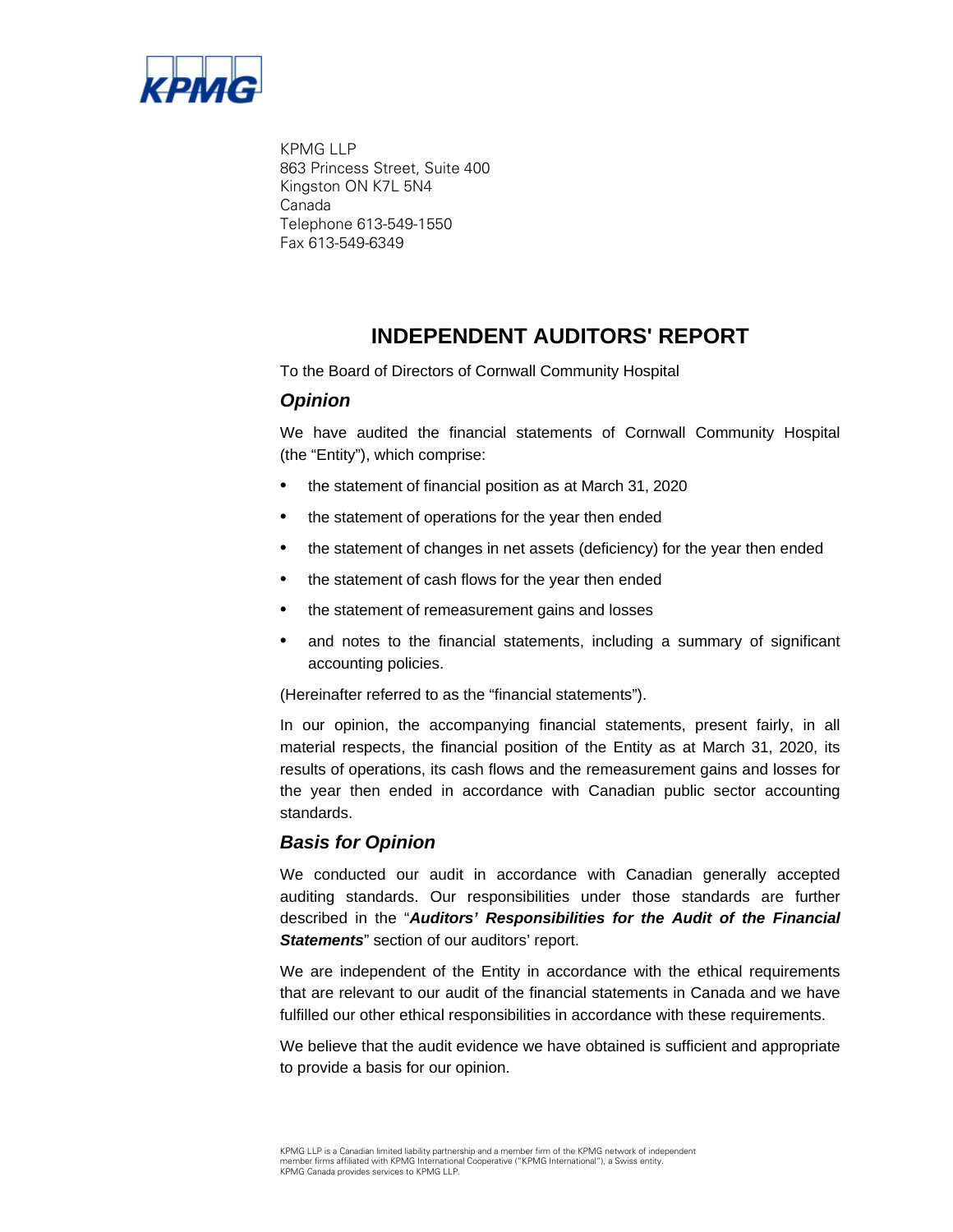

Page 2

### *Responsibilities of Management and Those Charged with Governance for the Financial Statements*

Management is responsible for the preparation and fair presentation of the financial statements in accordance with Canadian public sector accounting standards, and for such internal control as management determines is necessary to enable the preparation of financial statements that are free from material misstatement, whether due to fraud or error.

In preparing the financial statements, management is responsible for assessing the Entity's ability to continue as a going concern, disclosing as applicable, matters related to going concern and using the going concern basis of accounting unless management either intends to liquidate the Entity or to cease operations, or has no realistic alternative but to do so.

Those charged with governance are responsible for overseeing the Entity's financial reporting process.

### *Auditors' Responsibilities for the Audit of the Financial Statements*

Our objectives are to obtain reasonable assurance about whether the financial statements as a whole are free from material misstatement, whether due to fraud or error, and to issue an auditors' report that includes our opinion.

Reasonable assurance is a high level of assurance, but is not a guarantee that an audit conducted in accordance with Canadian generally accepted auditing standards will always detect a material misstatement when it exists.

Misstatements can arise from fraud or error and are considered material if, individually or in the aggregate, they could reasonably be expected to influence the economic decisions of users taken on the basis of the financial statements.

As part of an audit in accordance with Canadian generally accepted auditing standards, we exercise professional judgment and maintain professional skepticism throughout the audit.

We also:

Identify and assess the risks of material misstatement of the financial statements, whether due to fraud or error, design and perform audit procedures responsive to those risks, and obtain audit evidence that is sufficient and appropriate to provide a basis for our opinion.

The risk of not detecting a material misstatement resulting from fraud is higher than for one resulting from error, as fraud may involve collusion, forgery, intentional omissions, misrepresentations, or the override of internal control.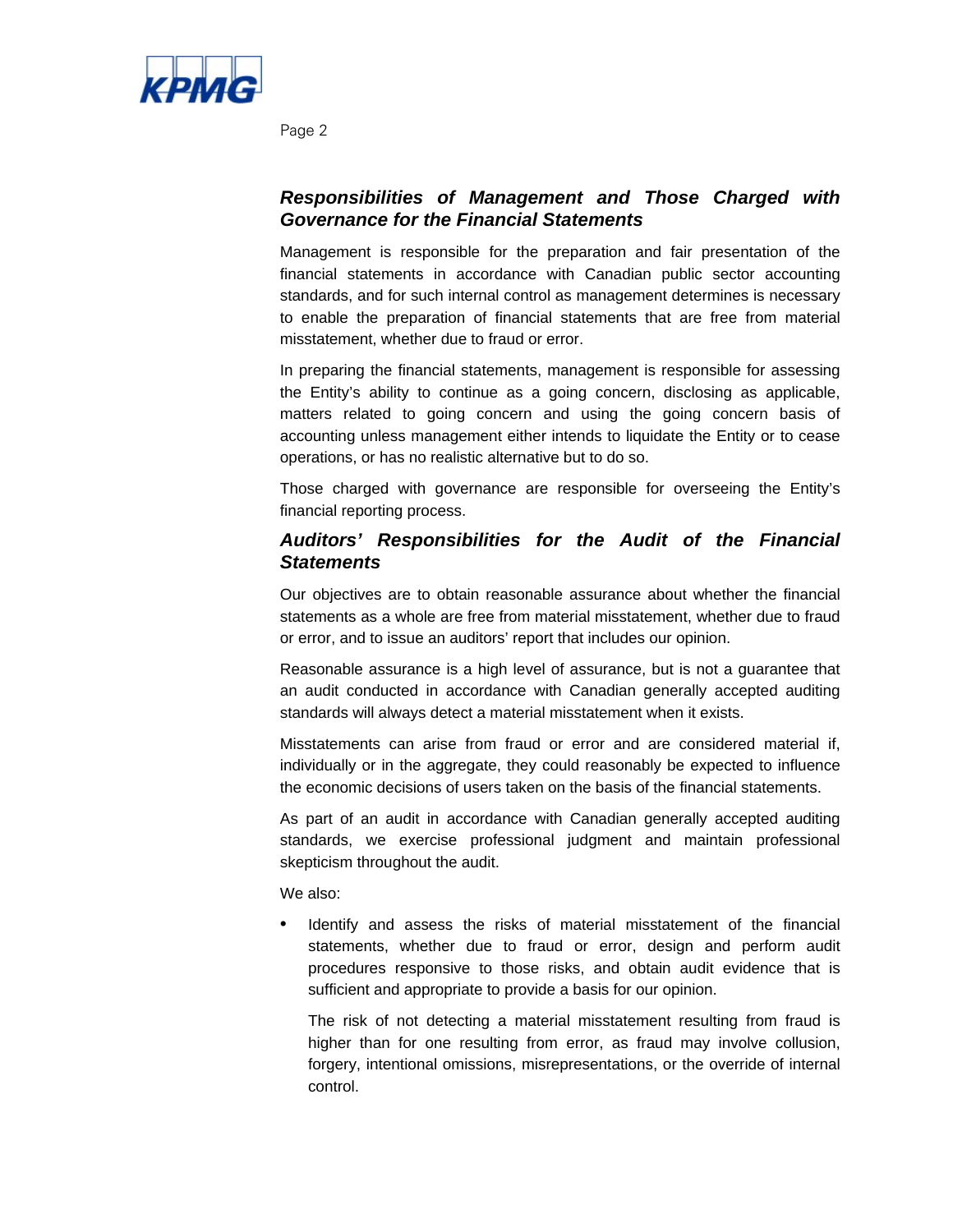

Page 3

- Obtain an understanding of internal control relevant to the audit in order to design audit procedures that are appropriate in the circumstances, but not for the purpose of expressing an opinion on the effectiveness of the Entity's internal control.
- Evaluate the appropriateness of accounting policies used and the reasonableness of accounting estimates and related disclosures made by management.
- Conclude on the appropriateness of management's use of the going concern basis of accounting and, based on the audit evidence obtained, whether a material uncertainty exists related to events or conditions that may cast significant doubt on the Entity's ability to continue as a going concern. If we conclude that a material uncertainty exists, we are required to draw attention in our auditors' report to the related disclosures in the financial statements or, if such disclosures are inadequate, to modify our opinion. Our conclusions are based on the audit evidence obtained up to the date of our auditors' report. However, future events or conditions may cause the Entity to cease to continue as a going concern.
- Evaluate the overall presentation, structure and content of the financial statements, including the disclosures, and whether the financial statements represent the underlying transactions and events in a manner that achieves fair presentation.
- Communicate with those charged with governance regarding, among other matters, the planned scope and timing of the audit and significant audit findings, including any significant deficiencies in internal control that we identify during our audit.

 $KPMG$  11P

Chartered Professional Accountants, Licensed Public Accountants Kingston, Canada June 4, 2020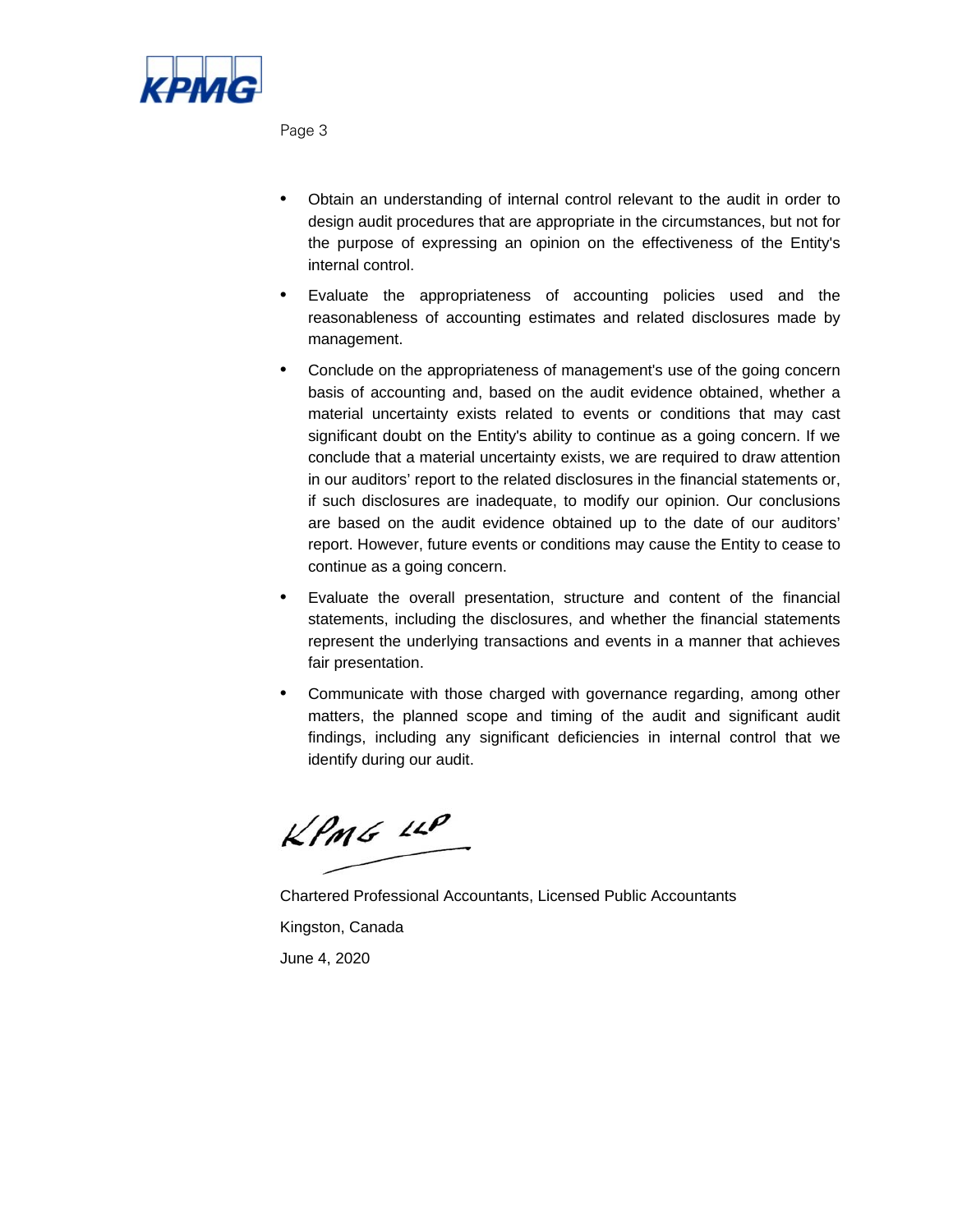**Statement of Financial Position** 

#### March 31, 2020, with comparative information for 2019

|                                                                       | 2020            | 2019            |
|-----------------------------------------------------------------------|-----------------|-----------------|
| <b>Assets</b>                                                         |                 |                 |
| Current assets:                                                       |                 |                 |
| Cash                                                                  | \$10,745,693    | \$<br>9,420,133 |
| Accounts receivable (note 3)                                          | 4,142,628       | 4,593,607       |
| Inventories                                                           | 1,382,019       | 1,167,511       |
| Prepaid expenses                                                      | 1,381,502       | 1,372,972       |
|                                                                       | 17,651,842      | 16,554,223      |
| Restricted cash (note 4)                                              | 209,010         | 209,010         |
| Capital assets (note 5)                                               | 121,183,789     | 128,077,025     |
| Interest rate swaps (note 8)                                          |                 | 42,834          |
|                                                                       | \$139,044,641   | \$144,883,092   |
| Liabilities, Deferred Contributions and Net Assets (Deficiency)       |                 |                 |
| <b>Current liabilities:</b>                                           |                 |                 |
| Accounts payable and accrued liabilities (note 6)                     | 16,124,693<br>S | 15,773,327      |
| Deferred revenue                                                      | 1,970,142       | 1,998,188       |
| Employee future benefits (note 7)                                     | 533,052         | 553,324         |
| Current portion of long-term debt (note 8)                            | 1,510,000       | 1,480,000       |
|                                                                       | 20,137,887      | 19,804,839      |
| Employee future benefits (note 7)                                     | 5,914,515       | 5,839,545       |
| Long-term debt (note 8)                                               | 7,878,000       | 9,388,000       |
| Interest rate swaps (note 8)                                          | 353,560         |                 |
| Deferred contributions (note 9)                                       | 105,308,365     | 110,990,984     |
| Other long-term accrued liabilities                                   | 64,026          | 64,026          |
|                                                                       | 139,656,353     | 146,087,394     |
| Net assets (deficiency):                                              |                 |                 |
| Invested in capital assets (note 10)                                  | 6,487,424       | 6,218,041       |
| Restricted for endowments (note 11)                                   | 209,010         | 209,010         |
| Unrestricted                                                          | (6,954,586)     | (7,674,187)     |
|                                                                       | (258, 152)      | (1, 247, 136)   |
| Accumulated remeasurement gains                                       | (353, 560)      | 42,834          |
|                                                                       | (611, 712)      | (1,204,302)     |
| Contingencies and commitments (note 12)<br>Subsequent event (note 18) |                 |                 |
|                                                                       | \$139,044,641   | \$144,883,092   |

See accompanying notes to financial statements.

On behalf of the Board:

Director

Jainatre Director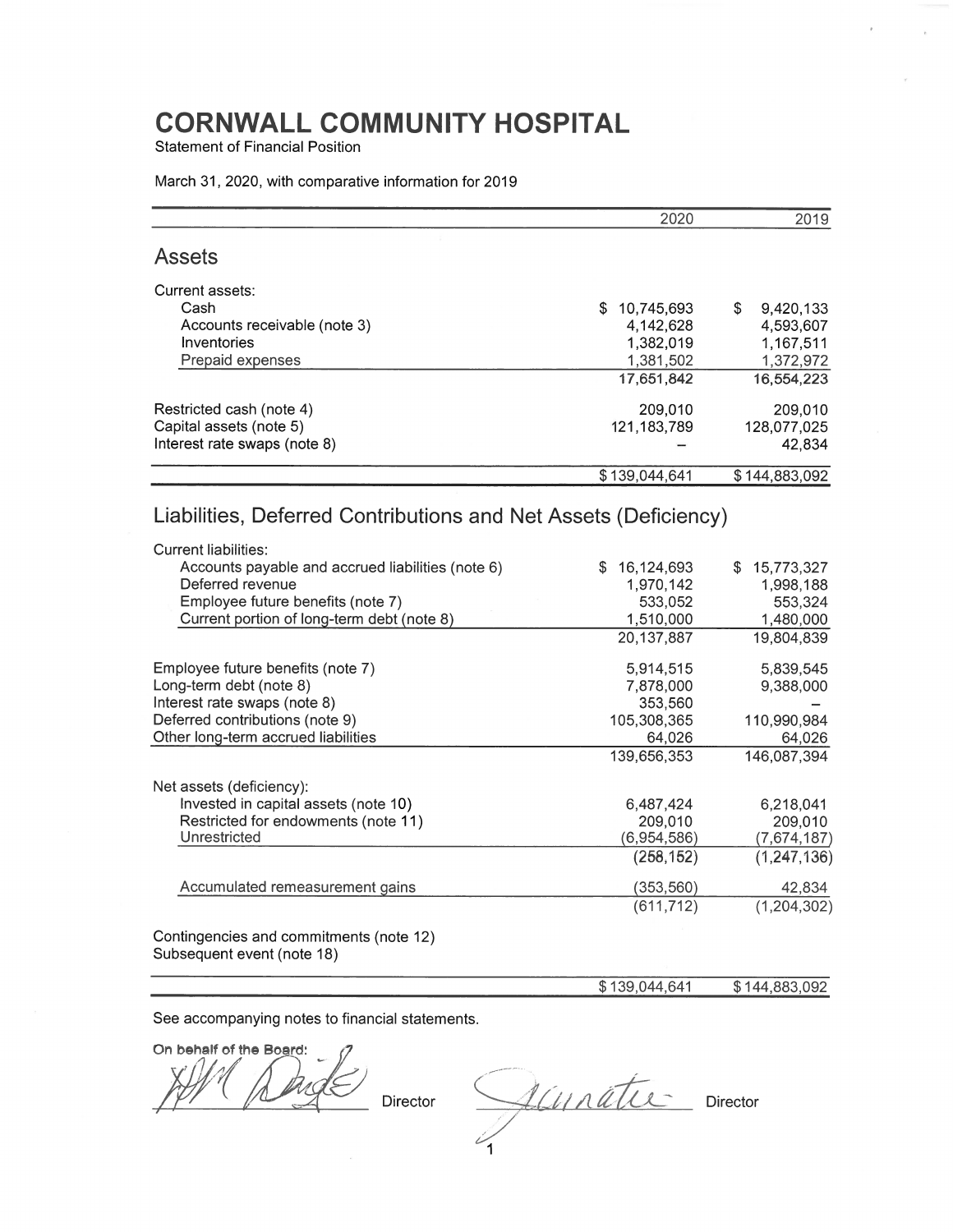Statement of Operations

Year ended March 31, 2020, with comparative information for 2019

|                                                             | 2020          | 2019          |
|-------------------------------------------------------------|---------------|---------------|
| Revenue:                                                    |               |               |
| Patient care:                                               |               |               |
| Ministry of Health                                          | \$97,602,951  | \$92,437,944  |
| Other                                                       | 17,423,998    | 16,531,639    |
| Recovery:                                                   |               |               |
| Preferred accommodations                                    | 704,000       | 752,785       |
| Other                                                       | 6,135,419     | 6,512,043     |
| Investment income                                           | 173,847       | 138,681       |
| Amortization of deferred contributions related to equipment | 1,431,870     | 1,498,916     |
| Other programs:                                             |               |               |
| Ministry of Health                                          | 9,011,116     | 8,212,647     |
| Ministry of Community and Social Services                   | 2,950,968     | 3,077,871     |
|                                                             | 135,434,169   | 129,162,526   |
| Expenses:                                                   |               |               |
| Salaries and wages                                          | 56,672,872    | 54,750,094    |
| Employee benefits                                           | 17, 154, 327  | 17,343,187    |
| Medical staff remuneration                                  | 11,283,477    | 10,280,316    |
| Medical and surgical supplies                               | 6,472,414     | 6,712,719     |
| Drugs and medical gases                                     | 5,702,040     | 4,715,893     |
| Other supplies and expenses                                 | 19,941,133    | 18,608,258    |
| <b>Buildings and grounds</b>                                | 889,914       | 878,329       |
| Amortization of capital assets - equipment                  | 3,886,347     | 3,594,034     |
| Interest on long-term debt                                  | 122,807       | 149,825       |
| Other programs:                                             |               |               |
| Ministry of Health                                          | 9,011,116     | 8,212,647     |
| Ministry of Community and Social Services                   | 2,950,968     | 3,077,871     |
|                                                             | 134,087,415   | 128,323,173   |
| Excess of revenue over expenses before undernoted items     | 1,346,754     | 839,353       |
| Interest on long-term debt                                  | (115, 657)    | (118, 427)    |
| Amortization of deferred contributions related to building  | 5,235,222     | 5,331,152     |
| Amortization of capital assets - building                   | (5,477,335)   | (5,462,607)   |
|                                                             | (357, 770)    | (249, 882)    |
| Excess of revenue over expenses                             | \$<br>988,984 | \$<br>589,471 |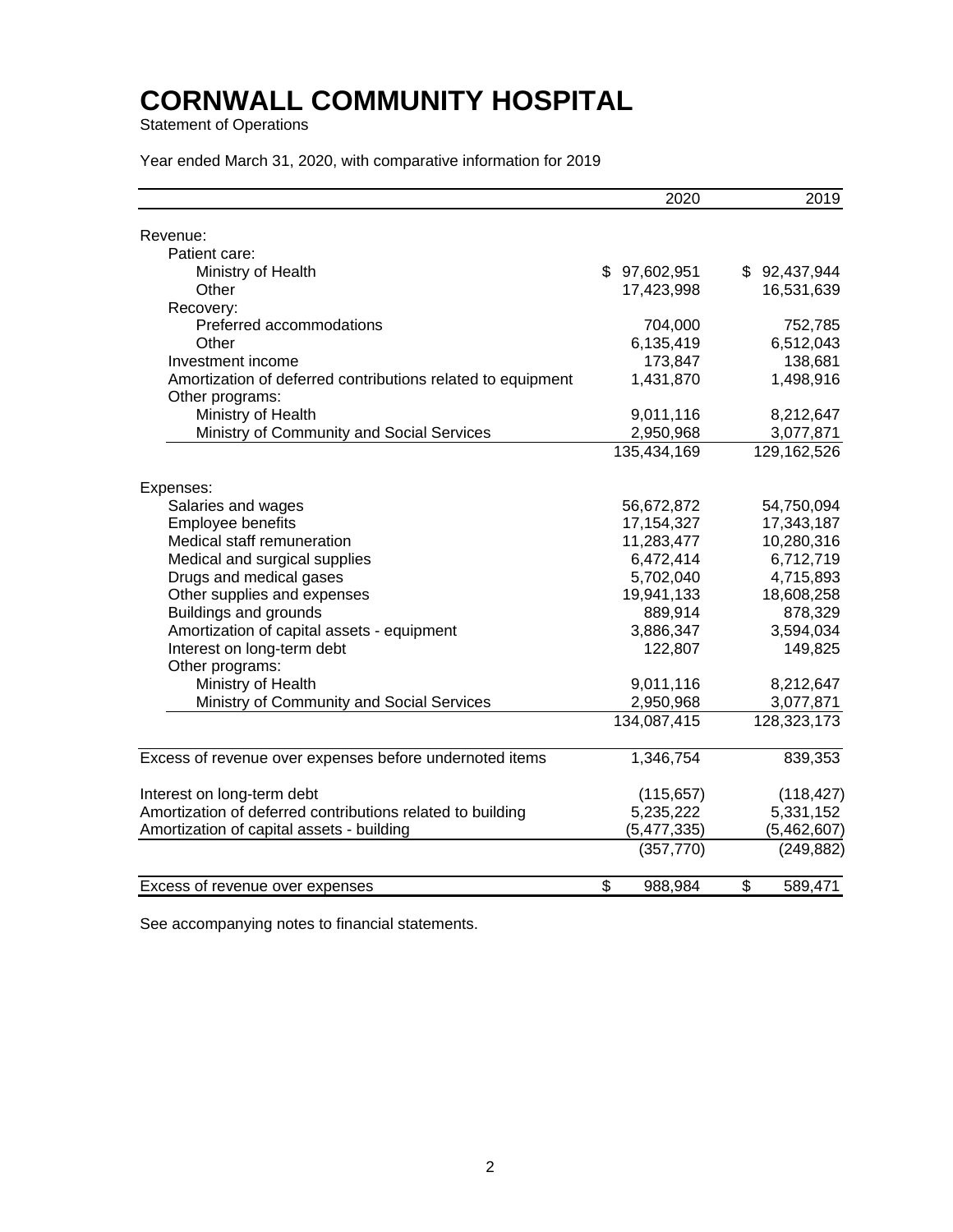Statement of Changes in Net Assets (Deficiency)

Year ended March 31, 2020, with comparative information for 2019

|                                                              | Invested in<br>capital assets |      | Endowments | Unrestricted           | 2020<br>Total                            | 2019<br>Total |
|--------------------------------------------------------------|-------------------------------|------|------------|------------------------|------------------------------------------|---------------|
| Balance (deficiency),<br>beginning of year                   | \$<br>6,218,041 \$            |      |            |                        | 209,010 \$ (7,674,187) \$ (1,247,136) \$ | (1,836,607)   |
| Excess (deficiency) of<br>revenue over expenses<br>(note 10) | (2,696,590)                   |      |            | 3,685,574              | 988,984                                  | 589,471       |
| Net change in investment<br>in capital assets (note 10)      | 2,965,973                     |      |            | (2,965,973)            |                                          |               |
| Balance (deficiency),<br>end of year                         | \$<br>6,487,424               | - \$ | 209,010    | \$<br>$(6,954,586)$ \$ | $(258, 152)$ \$                          | (1, 247, 136) |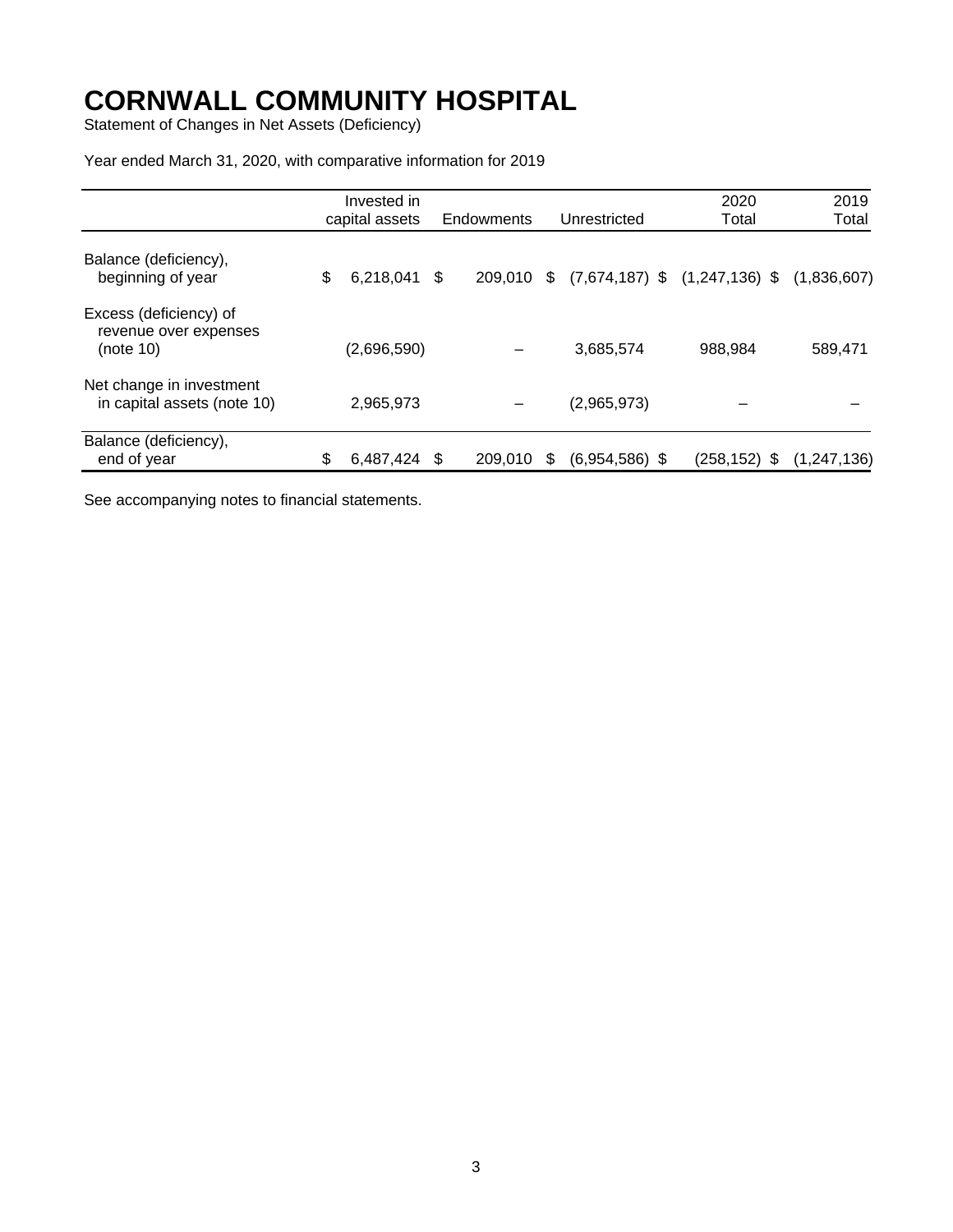Statement of Cash Flows

Year ended March 31, 2020, with comparative information for 2019

|                                                                                                       | 2020             | 2019            |
|-------------------------------------------------------------------------------------------------------|------------------|-----------------|
| Cash provided by (used for):                                                                          |                  |                 |
| Operating activities:                                                                                 |                  |                 |
| Excess of revenue over expenses                                                                       | \$<br>988,984    | \$<br>589,471   |
| Items not involving cash:<br>Amortization of capital assets<br>Amortization of deferred contributions | 9,363,682        | 9,056,641       |
| related to capital assets                                                                             | (6,667,092)      | (6,830,068)     |
| Increase in employee future benefits<br>Net change in non-cash working capital                        | 54,698           | 154,243         |
| components (note 14)                                                                                  | 551,261          | 5,418,952       |
|                                                                                                       | 4,291,533        | 8,389,239       |
| Capital activities:                                                                                   |                  |                 |
| Purchase of capital assets                                                                            | (2,507,154)      | (3,344,679)     |
| Loss on disposal of capital assets                                                                    | 36,708           |                 |
| Increase in deferred contributions related                                                            |                  |                 |
| to capital assets                                                                                     | 984,473          | 1,155,229       |
|                                                                                                       | (1,485,973)      | (2, 189, 450)   |
| Financing activities:                                                                                 |                  |                 |
| Repayment of long-term debt                                                                           | (1,480,000)      | (1,452,000)     |
| Increase in cash                                                                                      | 1,325,560        | 4,747,789       |
| Cash, beginning of year                                                                               | 9,629,143        | 4,881,354       |
| Cash, end of year                                                                                     | \$<br>10,954,703 | \$<br>9,629,143 |
|                                                                                                       |                  |                 |
| Cash is comprised of the following:                                                                   |                  |                 |
| Cash                                                                                                  | \$<br>10,745,693 | \$<br>9,420,133 |
| Restricted cash                                                                                       | 209,010          | 209,010         |
|                                                                                                       | \$<br>10,954,703 | \$<br>9,629,143 |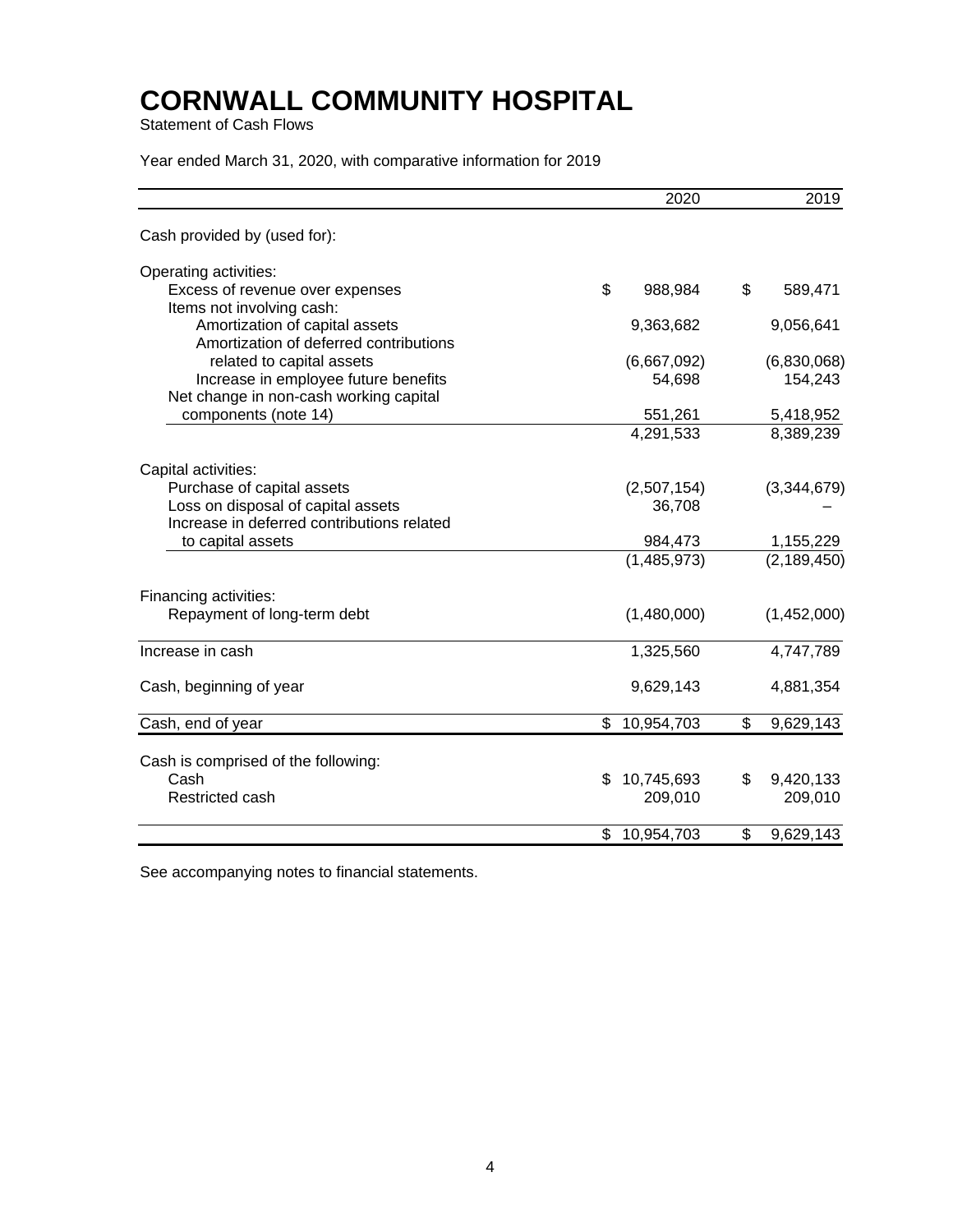Statement of Remeasurement Gains and Losses

Year ended March 31, 2020, with comparative information for 2019

|                                                          | 2020           | 2019         |
|----------------------------------------------------------|----------------|--------------|
| Accumulated remeasurement gains,<br>beginning of year    | S<br>42.834    | 247,677<br>S |
| Unrealized loss attributable to:<br>Interest rate swaps  | (396,394)      | (204, 843)   |
| Accumulated remeasurement gains (losses),<br>end of year | (353,560)<br>S | 42,834       |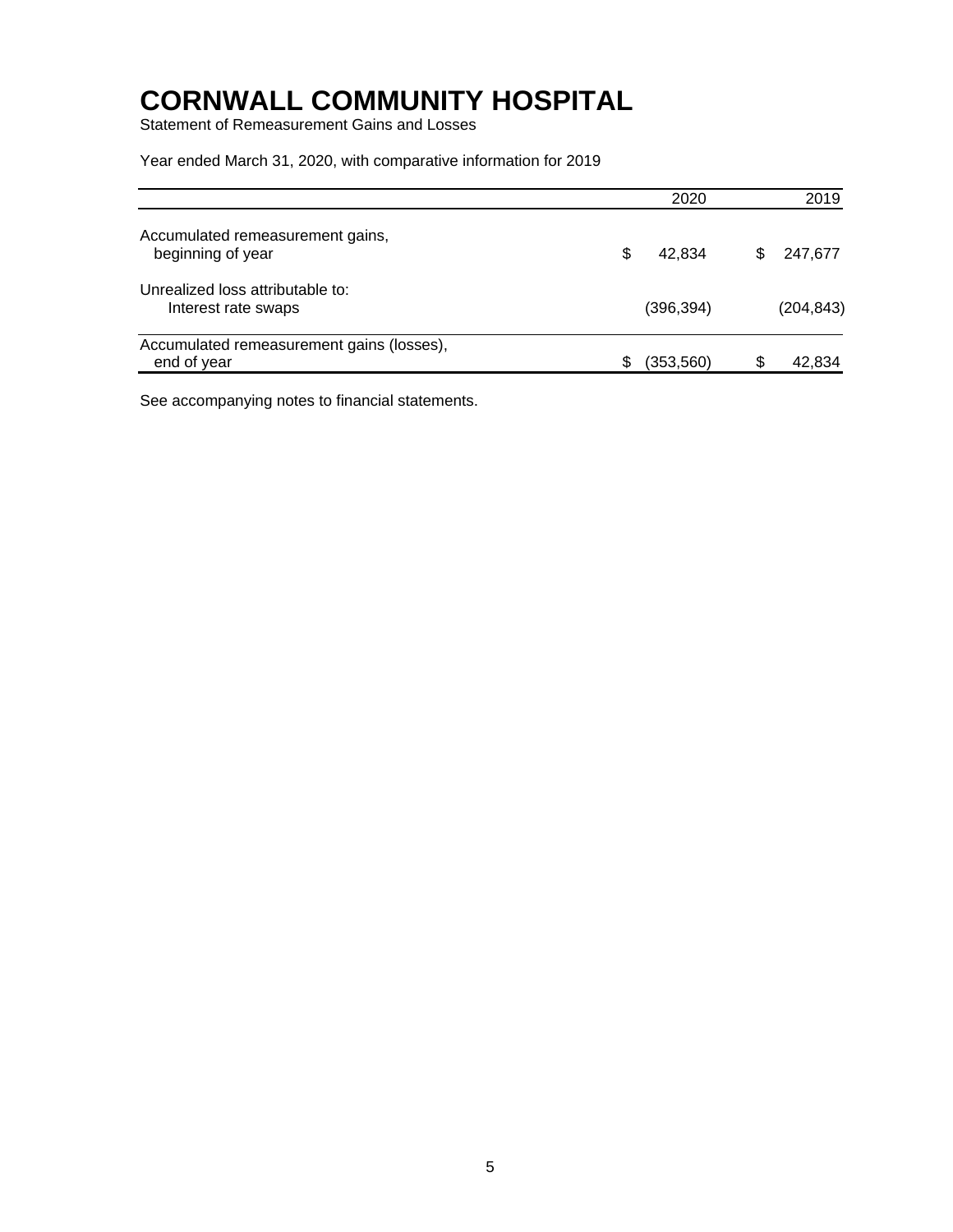Notes to Financial Statements

Year ended March 31, 2020

Cornwall Community Hospital/Hôpital communautaire de Cornwall (the "Hospital") is incorporated under the Ontario Corporations Act. The Hospital is principally involved in providing health care services to Cornwall and area. The Hospital is a registered charity under the Income Tax Act and accordingly is exempt from income taxes, provided certain requirements of the Income Tax Act are met.

#### **1. Significant accounting policies:**

(a) Revenue recognition:

The Hospital follows the deferral method of accounting for contributions, which include donations and government grants.

Under the *Health Insurance Act* and Regulations thereto, the Hospital is funded primarily by the Province of Ontario in accordance with budget arrangements established by the Ministry of Health. Operating grants are recorded as revenue in the period to which they relate. Grants approved but not received at the end of an accounting period are accrued. Where a portion of a grant relates to a future period, it is deferred and recognized in that subsequent period.

Unrestricted contributions are recognized as revenue when received or receivable if the amount to be received can be reasonably estimated and collection is reasonably assured.

Externally restricted contributions, other than endowment contributions, are recognized as revenue in the year in which the related expenses are incurred. Contributions restricted for the purchase of capital assets are deferred and amortized into revenue on a straight-line basis, at a rate corresponding with the amortization rate for the related capital assets.

Revenue from the Ontario Health Insurance Plan (OHIP), preferred accommodations, and other revenue is recognized when the goods are sold or the service is provided.

Endowment contributions are recognized as direct increases in endowment net assets.

(b) Contributed services:

A substantial number of volunteers contribute a significant amount of their time each year to assist the Hospital in carrying out its service activities. Due to the difficulty of determining the fair value, contributed services are not recognized in the financial statements.

(c) Inventories:

Inventories are valued at the lower of average cost and replacement cost.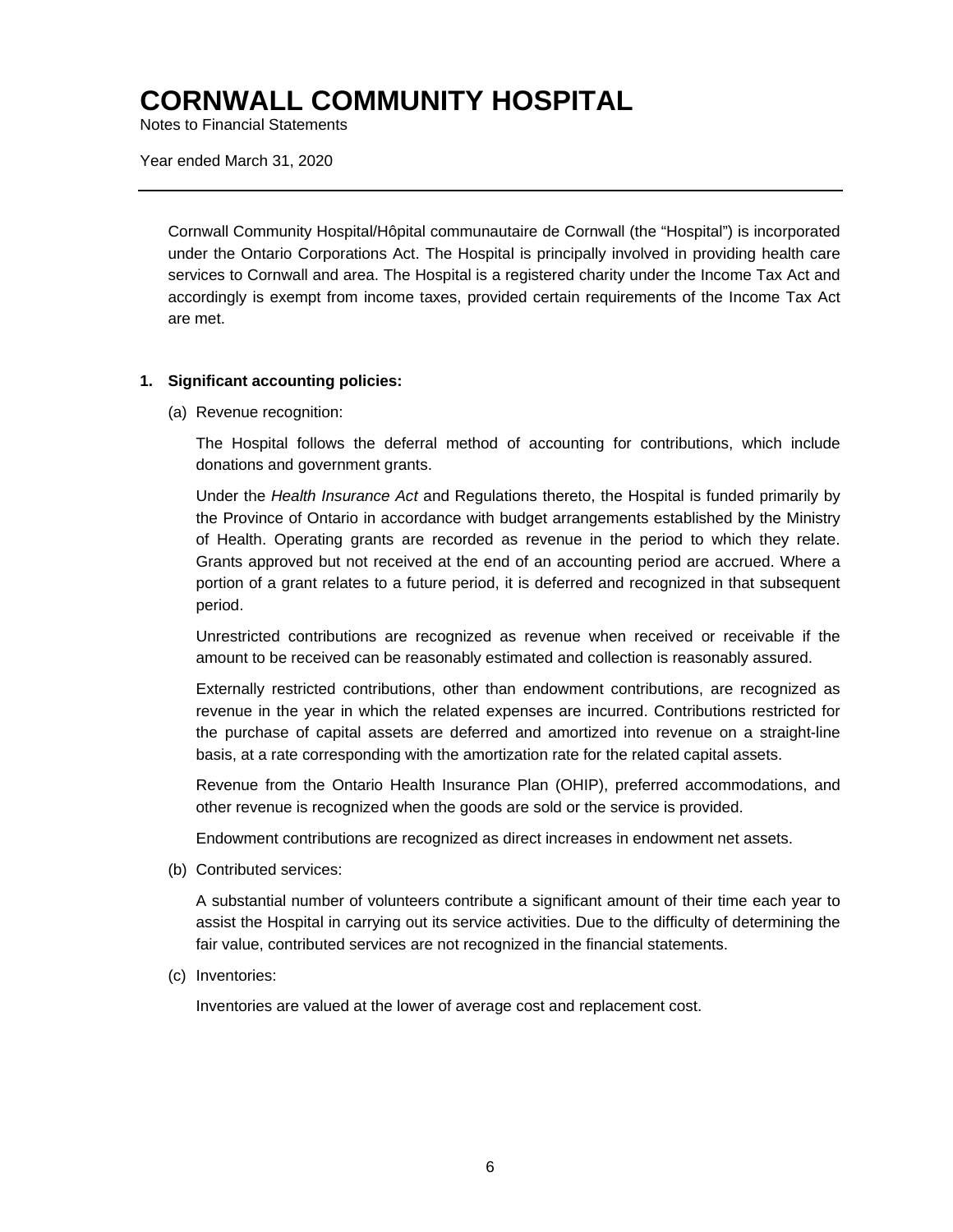Notes to Financial Statements (continued)

Year ended March 31, 2020

#### **1. Significant accounting policies (continued):**

(d) Capital assets:

Purchased capital assets, other than minor equipment are recorded at cost. Assets acquired under capital lease are initially recorded at the present value of future minimum lease payments and amortized over the estimated life of the assets. When a capital asset no longer contributes to the Hospital's ability to provide services, its carrying amount is written down to its residual value. Contributed capital assets are recorded at fair value at the date of contribution.

Amortization of cost and any corresponding deferred contribution is calculated on a straightline basis using the following annual rates per Ministry of Health guidelines:

| Land improvements                         | 5% to 12.5%   |
|-------------------------------------------|---------------|
| <b>Buildings</b>                          | $2\%$ to 5%   |
| Building service equipment                | 4% to 10%     |
| Furniture and equipment                   | 5% to 33.33%  |
| Information system software and equipment | 20% to 33.33% |

Minor equipment replacements are expensed in the year of replacement. Construction in progress is not amortized until the project is complete and the facilities come into use.

The cost of renovations to the Hospital buildings which significantly increase its useful life and capacity are included as part of the cost of the related capital assets. Renovation costs to adapt the Hospital buildings to changed operating conditions or to maintain normal operating efficiency are expensed as incurred.

Equipment leased on terms which transfer substantially all of the benefits and risks of ownership to the Hospital are accounted for as "capital leases" and are therefore accounted for as though an asset has been purchased and a liability incurred. All other items of equipment held on lease are accounted for as operating leases.

(e) Employee future benefits:

The Hospital participates in a defined benefit multi-employer pension plan. The plan is accounted for on a defined contribution plan basis as contributions to the benefit plan are determined by the plan administrator and are expensed when due. The most recent regulatory funding valuation of this multi-employer pension plan conducted as at December 31, 2019 disclosed actuarial assets of \$94,102 million with accrued pension liabilities of \$73,547 million, resulting in a surplus of \$20,555 million. This filing valuation also confirmed that the plan was fully funded on a solvency basis as at December 31, 2019 based on the assumptions and methods adopted for the valuation.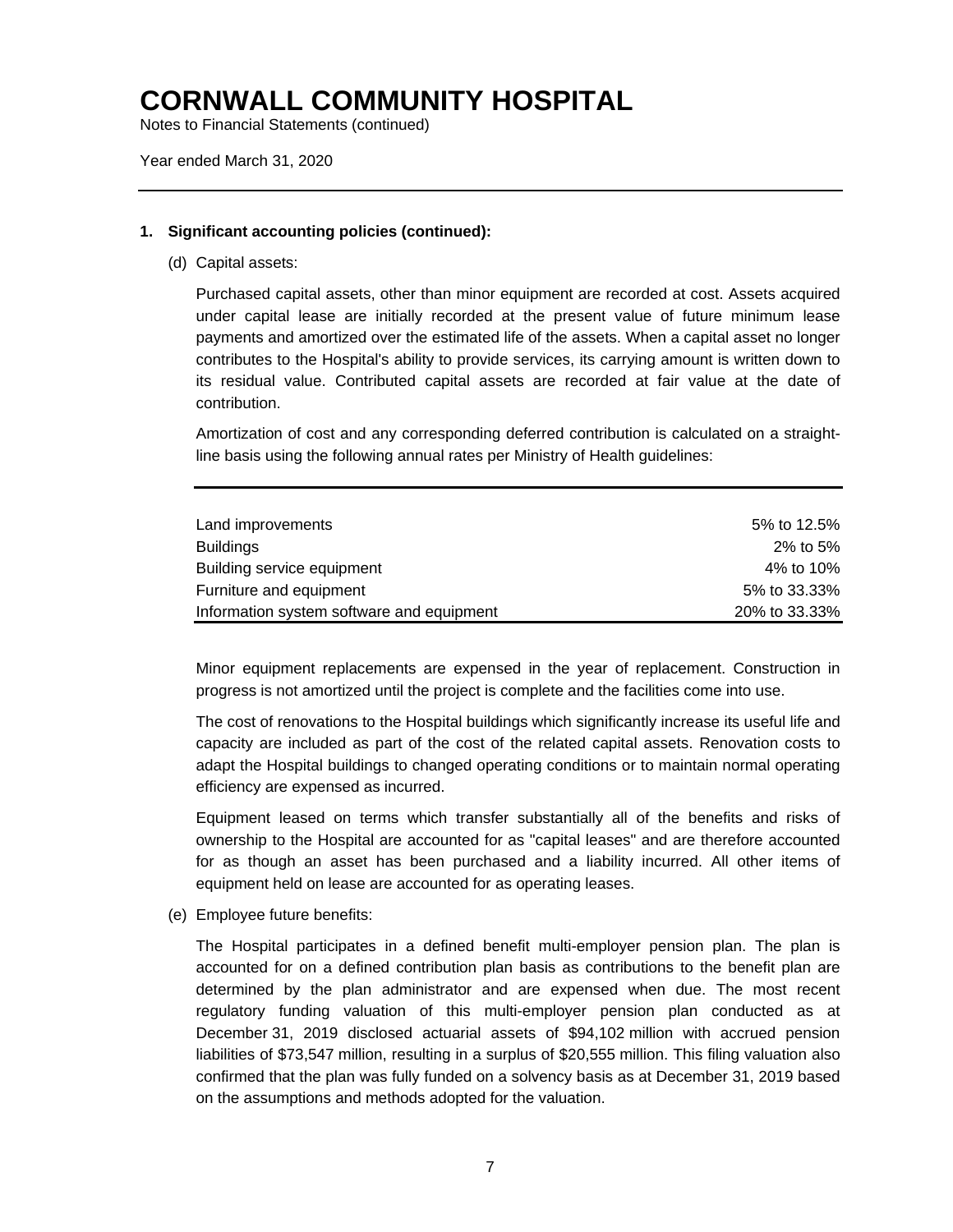Notes to Financial Statements (continued)

Year ended March 31, 2020

#### **1. Significant accounting policies (continued):**

(e) Employee future benefits (continued):

The Hospital accrues its obligations under the defined benefit plans as the employees render the services necessary to earn the compensated absences and other retirement benefits. The actuarial determination of the accrued benefit obligations for retirement benefits uses the projected benefit method prorated on service (which incorporates management's best estimate of future salary levels, other cost escalation, retirement ages of employees and other actuarial factors). The most recent actuarial valuation of the benefit plans was as of March 31, 2018, and the next required valuation will be as of March 31, 2021.

Actuarial gains (losses) on the accrued benefit obligation arise from differences between actual and expected experience and from changes in the actuarial assumptions used to determine the accrued benefit obligation. The net accumulated actuarial gains (losses) are amortized over the average remaining service period of active employees. The average remaining service period of the active employees covered by the other retirement benefits plan is 8.15 years (2019 - 8.6 years).

Past service costs arising from plan amendments are recognized immediately in the period the plan amendments occur.

(f) Financial instruments:

Financial instruments are recorded at fair value on initial recognition. Derivative instruments and equity instruments that are quoted in an active market are recorded at fair value. All other financial instruments are subsequently recorded at cost or amortized cost unless management has elected to carry the instruments at fair value. Management has not elected to subsequently record financial instruments at fair value.

Unrealized changes in fair value are recognized in the Statement of Remeasurement Gains and Losses until they are realized when they are transferred to the Statement of Operations.

Transaction costs incurred on the acquisition of financial instruments measured subsequently at fair value are expensed as incurred.

All financial assets are assessed for impairment on an annual basis. When a decline is determined to be other than temporary, the amount of the loss is reported in the Statement of Operations and any unrealized gain is adjusted through the Statement of Remeasurement Gains and Losses.

When the asset is sold, the unrealized gain and losses previously recognized in the Statement of Remeasurement Gains and Losses are reversed and recognized in the Statement of Operations.

Long-term debt is recorded at amortized cost. Interest rate swaps are recorded at fair value.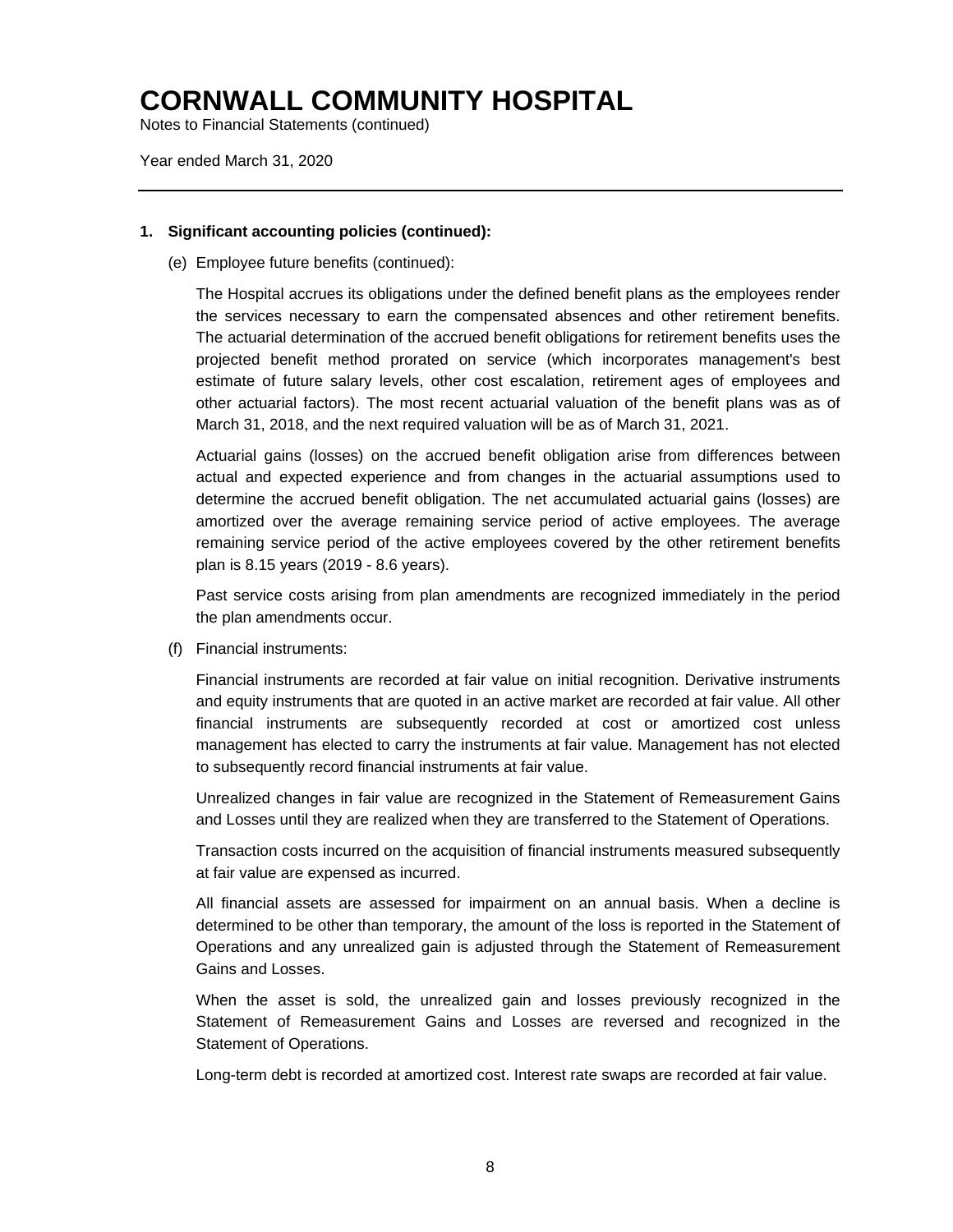Notes to Financial Statements (continued)

Year ended March 31, 2020

### **1. Significant accounting policies (continued):**

(f) Financial instruments (continued):

The Public Sector Accounting Standards require an organization to clarify fair value measurements using a fair value hierarchy, which includes three levels of information that may be used to measure fair value:

Level 1 – Unadjusted quoted market prices in active markets for identical assets or liabilities;

Level 2 – Observable or corroborated inputs, other than level 1, such as quoted prices for similar assets or liabilities in inactive markets or market data for substantially the full term of the assets or liabilities; and

Level 3 – Unobservable inputs that are supported by little or no market activity and that are significant to the fair value of the assets and liabilities.

(g) Use of estimates:

The preparation of financial statements requires management to make estimates and assumptions that affect the reported amounts of assets and liabilities, and disclosure of contingent assets and liabilities, at the date of the financial statements and the reported amounts of revenue and expenses during the period. Amounts subject to estimates include employee future benefit obligations and the carrying value of capital assets. Actual results could differ from those estimates.

### **2. Short-term loan:**

The Hospital has an available non-revolving term facility of \$6,000,000 with its lenders, of which \$Nil was drawn against at March 31, 2019 (2019 - \$Nil). This line of credit is unsecured and bears interest at prime.

The Hospital also maintains an ongoing \$2,000,000 revolving lease line of credit whose main purpose is the financing of major equipment of which \$Nil (2019 - \$Nil) was drawn against at year end.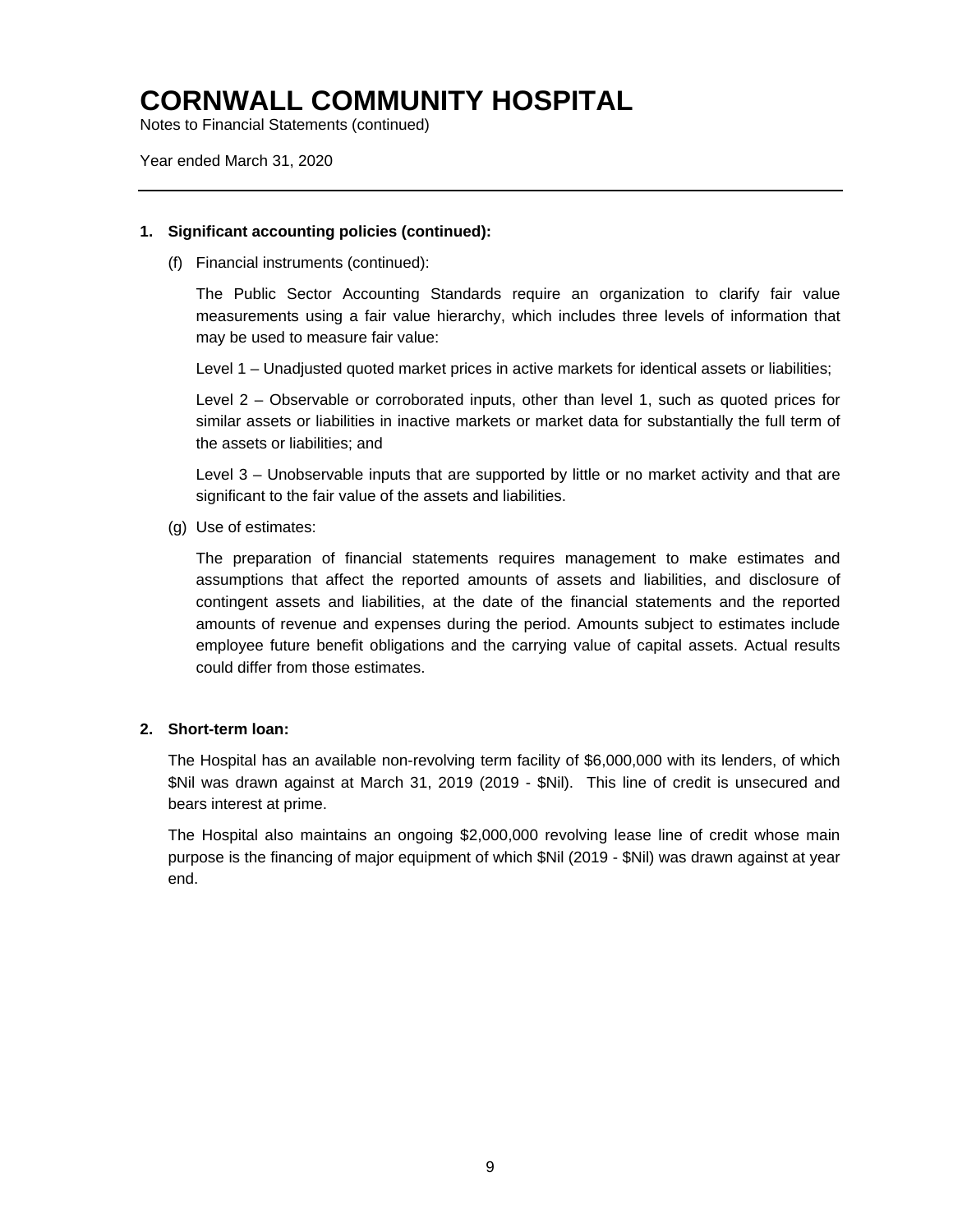Notes to Financial Statements (continued)

Year ended March 31, 2020

#### **3. Accounts receivable:**

Accounts receivable are comprised of the following items:

|                                                 |    | 2020      |    | 2019      |
|-------------------------------------------------|----|-----------|----|-----------|
| Ministry of Health                              | \$ |           | \$ | 323,895   |
| Ontario Health Insurance Plan (OHIP)            |    | 1,477,090 |    | 1,530,093 |
| Other                                           |    | 2,964,381 |    | 2,932,955 |
|                                                 |    | 4,441,471 |    | 4,786,943 |
| Less allowance for doubtful accounts receivable |    | 298.843   |    | 193.336   |
|                                                 | S  | 4,142,628 | S. | 4,593,607 |

#### **4. Restricted cash:**

Restricted cash is comprised of the following items:

|                                | 2020    | 2019    |
|--------------------------------|---------|---------|
| Cash related to endowment fund | 209.010 | 209,010 |

#### **5. Capital assets:**

Capital assets are comprised of the following items:

|                             |               |                  | 2020             | 2019          |
|-----------------------------|---------------|------------------|------------------|---------------|
|                             |               | Accumulated      | Net book         | Net book      |
|                             | Cost          | amortization     | value            | value         |
| Land                        | \$<br>482,402 | \$               | \$<br>482,402 \$ | 482,402       |
| Land improvements           | 606,535       | 605,667          | 868              | 14,764        |
| <b>Buildings</b>            | 103,804,835   | 28,740,659       | 75,064,176       | 77,678,617    |
| Building service equipment  | 43,175,258    | 15,479,229       | 27,696,029       | 29,563,132    |
| Furniture and equipment     | 47,572,245    | 39,787,649       | 7,784,596        | 9,296,061     |
| Information system software |               |                  |                  |               |
| and equipment               | 17,419,626    | 7,263,908        | 10,155,718       | 11,042,049    |
|                             |               |                  |                  |               |
|                             | \$213,060,901 | \$<br>91,877,112 | \$121,183,789    | \$128,077,025 |

Cost and accumulated amortization of capital assets at March 31, 2019 amounted to \$210,926,477 and \$82,849,452, respectively.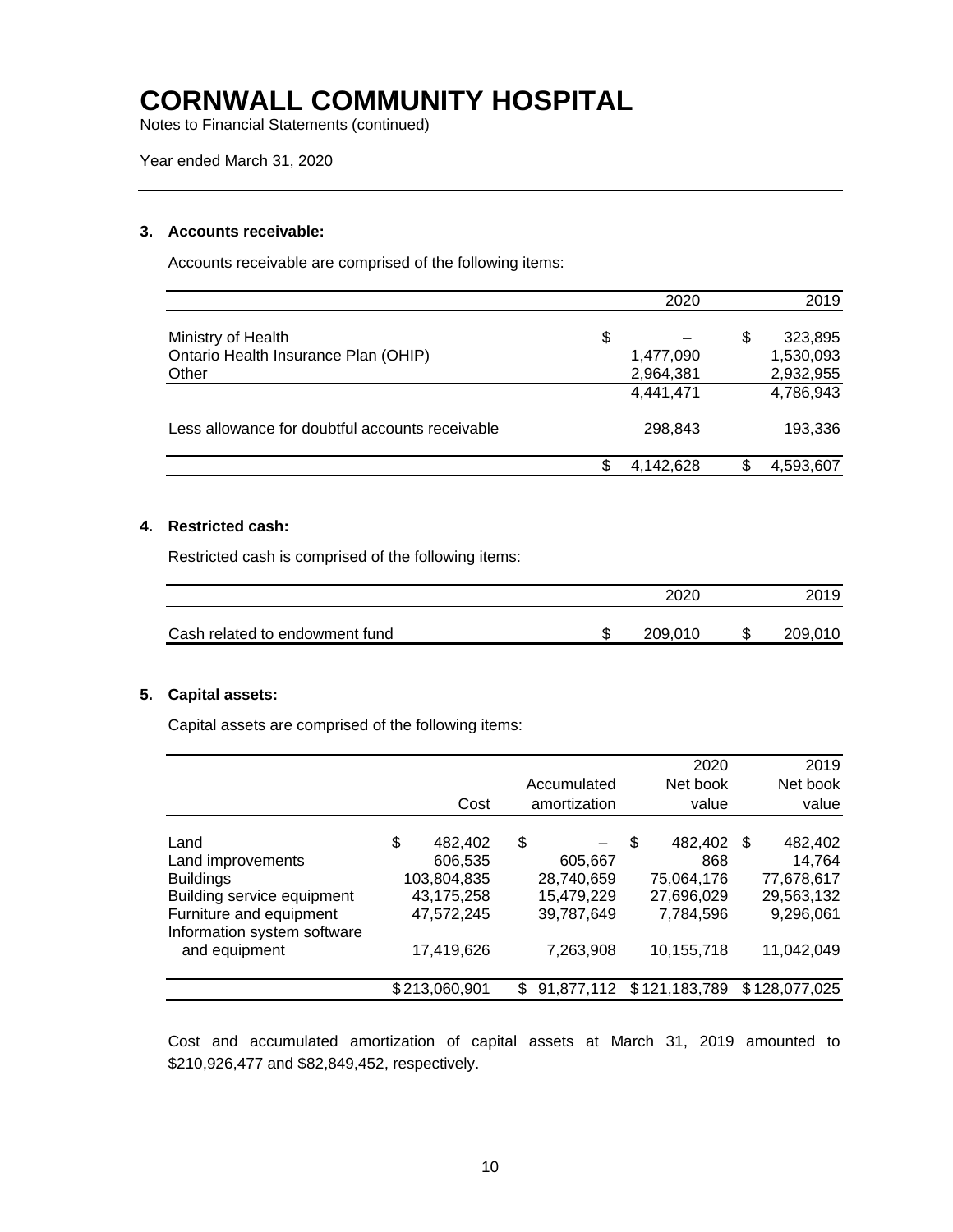Notes to Financial Statements (continued)

Year ended March 31, 2020

#### **6. Accounts payable and accrued liabilities:**

Accounts payable are comprised of the following items:

|                                                                                                                    | 2020                                                 |   | 2019                                          |
|--------------------------------------------------------------------------------------------------------------------|------------------------------------------------------|---|-----------------------------------------------|
| Salaries and wages<br>Vacation and banked time<br>Pay equity liability<br>Accounts payable and accrued liabilities | S<br>4,062,858<br>1,276,366<br>525.224<br>10.260.245 | S | 6,103,821<br>1,205,089<br>28,250<br>8,436,167 |
|                                                                                                                    | 16.124.693                                           |   | \$15,773,327                                  |

#### **7. Employee future benefits:**

The Hospital provides extended health care, dental and life insurance to certain employees. An independent actuarial study of the post-retirement and post-employment benefits has been undertaken. The most recent valuation of employee future benefits was completed as at March 31, 2018. The next valuation of the plan is effective March 31, 2021.

The significant actuarial assumptions adopted in estimating the Hospital's accrued benefit obligation are as follows:

|                            | 2020  | 2019  |
|----------------------------|-------|-------|
|                            |       |       |
| Discount rate              | 3.29% | 3.18% |
| Salary increases           | 2.50% | 2.50% |
| Inflation                  | 2.00% | 2.00% |
| Dental benefits escalation | 2.50% | 2.50% |
| Health benefits escalation | 4.00% | 4.00% |

The continuity of the Hospital's accrued benefit obligation is as follows:

|                                                                                                    |    | 2020                                          | 2019                                          |
|----------------------------------------------------------------------------------------------------|----|-----------------------------------------------|-----------------------------------------------|
| Accrued benefit obligation, opening balance                                                        | \$ | 6,733,407                                     | \$<br>6,665,854                               |
| Current service costs<br>Interest on accrued benefit obligation<br>Benefits paid<br>Actuarial gain |    | 274,530<br>211,650<br>(478, 353)<br>(379,056) | 272,999<br>221,741<br>(373, 325)<br>(53, 862) |
| Accrued benefit obligation, closing balance                                                        | S  | 6,362,178                                     | 6,733,407                                     |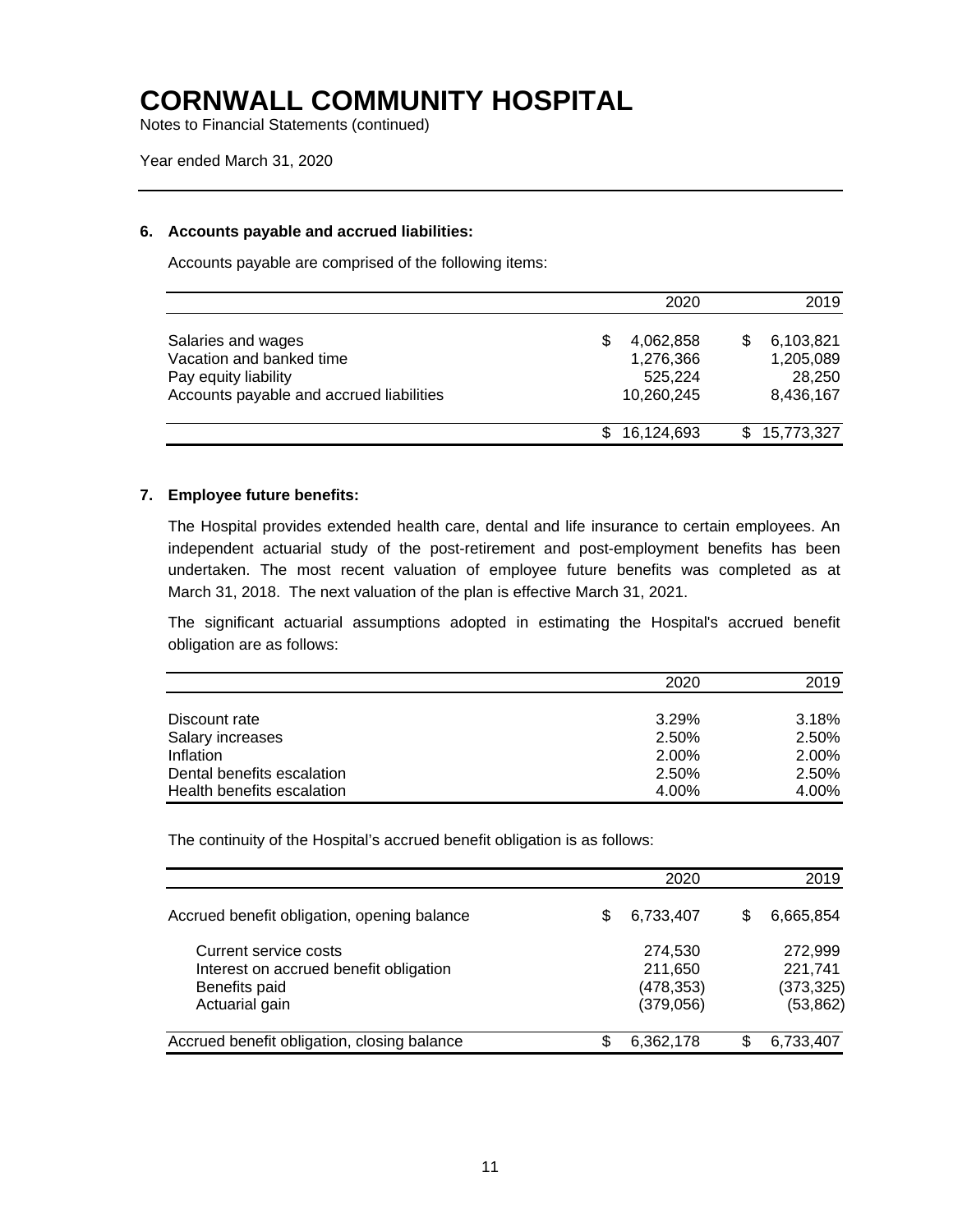Notes to Financial Statements (continued)

Year ended March 31, 2020

### **7. Employee future benefits (continued):**

Reconciliation of the accrued benefit obligation to the accrued benefit liability is as follows:

|                                                                 |     | 2020                | 2019                         |
|-----------------------------------------------------------------|-----|---------------------|------------------------------|
| Accrued benefit obligation<br>Unamortized actuarial gain (loss) | \$  | 6,362,178<br>22.834 | \$<br>6,733,407<br>(403,093) |
| Accrued benefit liability                                       |     | 6,385,012           | 6,330,314                    |
| Less: current portion of benefit liability                      |     | 533.052             | 553.324                      |
| Long-term portion of employee future benefits                   |     | 5,851,960           | 5,776,990                    |
| Add: EORLA vested employees                                     |     | 62,555              | 62,555                       |
|                                                                 | \$. | 5,914,515           | 5,839,545                    |

### **8. Long-term debt:**

|                                                                                                                               | 2020            | 2019             |
|-------------------------------------------------------------------------------------------------------------------------------|-----------------|------------------|
| Fixed rate term loan bearing interest at 2.12%,<br>payable in blended monthly payments of<br>\$107,000, due November 27, 2023 | \$<br>5,134,000 | S<br>6,473,000   |
| Fixed rate term loan bearing interest at 2.66%,<br>payable in blended month payments of<br>\$11,000, due December 18, 2041    | 4,254,000       | 4,395,000        |
|                                                                                                                               | 9,388,000       | 10.868.000       |
| Less current portion                                                                                                          | 1,510,000       | 1.480.000        |
|                                                                                                                               | \$<br>7,878,000 | \$.<br>9,388,000 |

The Hospital has entered into interest rate swap agreements to manage the volatility of interest rates. The maturity date of the interest rate swaps are the same as the maturity dates of the associated loans.

The fair value of the interest rate swaps at March 31, 2020 is in a net unfavorable position of \$353,560 which is recorded on the Statement of Financial Position (2019 - \$42,834 net favourable position). The current year impact of the change in fair value of the interest rate swaps is an unrealized loss on the Statement of Remeasurement Gains and Losses of \$396,394 (2018 - \$204,843).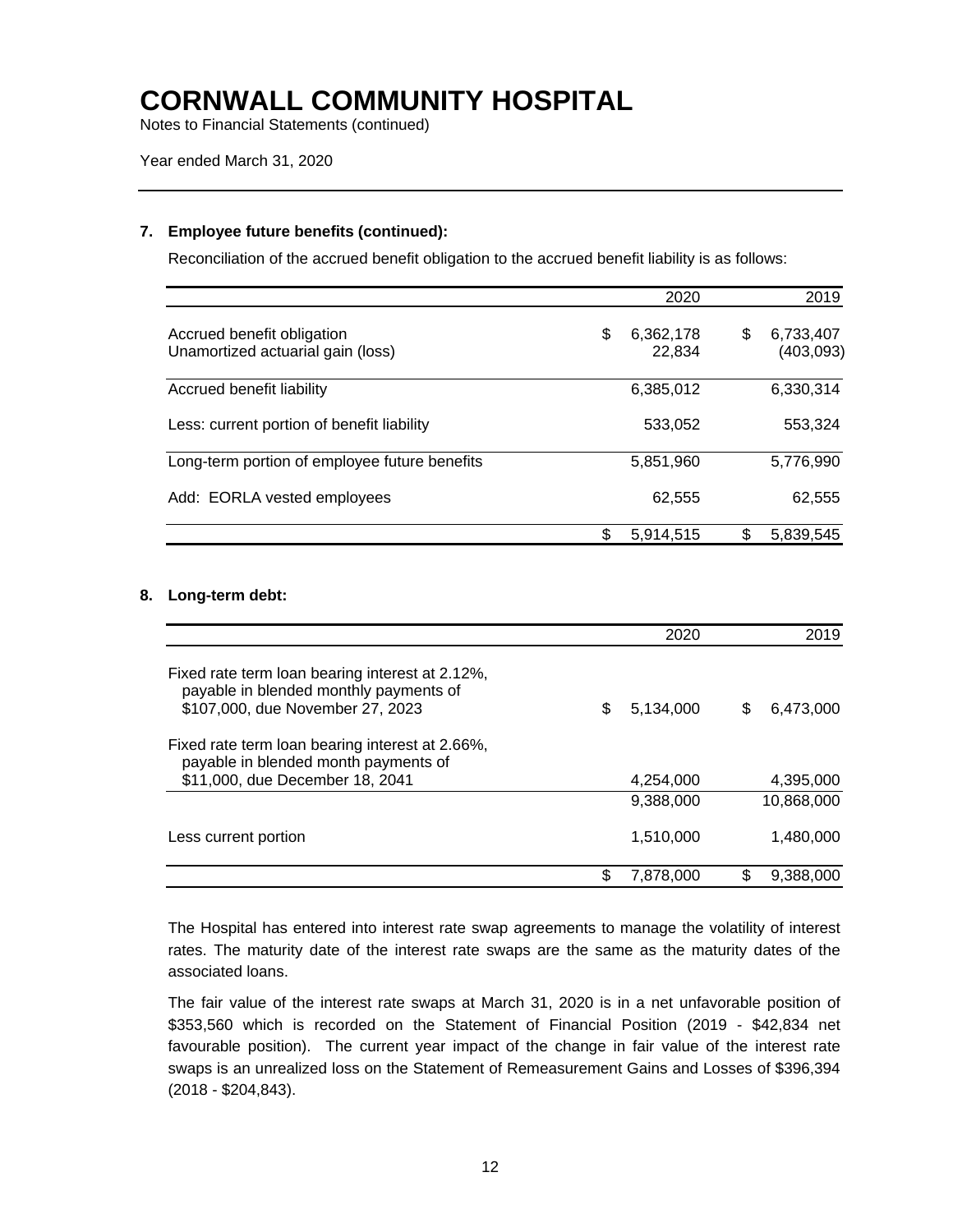Notes to Financial Statements (continued)

Year ended March 31, 2020

#### **8. Long-term debt (continued):**

The fair value of the interest rate swaps has been determined using Level 3 of the fair value hierarchy. The fair value of interest rate swaps is based on broker quotes. Those quotes are tested for reasonableness by discounting estimated future cash flows based on the terms and maturity of each contract and using market interest rates for a similar instrument at the measurement date.

Future principal payments required on all long-term debt for the next five years and thereafter are as follows:

| 2021       | \$<br>1,510,000 |
|------------|-----------------|
| 2022       | 1,540,000       |
| 2023       | 1,572,000       |
| 2024       | 1,119,000       |
| 2025       | 162,000         |
| Thereafter | 3,485,000       |
|            |                 |
|            | \$<br>9,388,000 |

#### **9. Deferred contributions:**

Deferred capital contributions related to capital assets represent the unspent and unamortized amount of donations and grants received for the purchase of capital assets. The amortization of capital contributions is recorded as revenue in the Statement of Operations.

|                                                                                                                                  | 2020                                    | 2019                                      |
|----------------------------------------------------------------------------------------------------------------------------------|-----------------------------------------|-------------------------------------------|
| Balance, beginning of year<br>Additional donations and grants received<br>Less amounts amortized to revenue for the current year | \$110,990,984<br>984.473<br>(6,667,092) | \$116,665,823<br>1,155,229<br>(6,830,068) |
| Balance, end of year                                                                                                             | \$105,308,365                           | \$110,990,984                             |

The balance of deferred capital contributions related to capital assets consists of the following:

|                                                              | 2020          | 2019          |
|--------------------------------------------------------------|---------------|---------------|
| Unamortized capital contributions used<br>to purchase assets | \$105,308,365 | \$110,990,984 |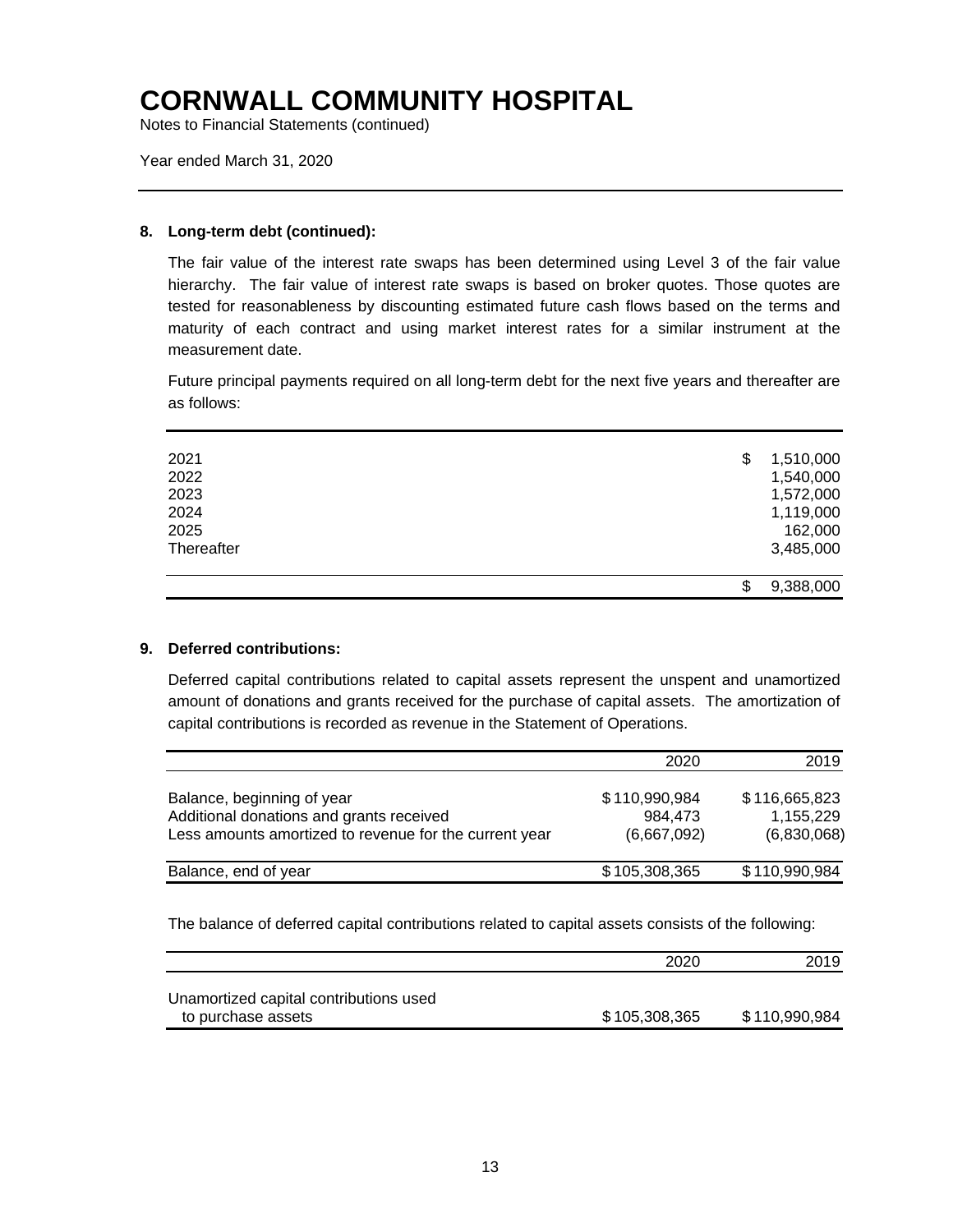Notes to Financial Statements (continued)

#### **10. Investment in capital assets:**

(a) Investment in capital assets is calculated as follows:

|                                                            | 2020                         | 2019                              |
|------------------------------------------------------------|------------------------------|-----------------------------------|
| Capital assets<br>Amounts financed by:                     | \$121,183,789                | \$128,077,025                     |
| Deferred contributions on capital assets<br>Long-term debt | (105,308,365)<br>(9,388,000) | (110, 990, 984)<br>(10, 868, 000) |
|                                                            | 6.487.424                    | 6,218,041                         |

(b) Change in net assets investment in capital assets is calculated as follows:

|                                                                                                                                                                                    | 2020                                                    | 2019                                          |
|------------------------------------------------------------------------------------------------------------------------------------------------------------------------------------|---------------------------------------------------------|-----------------------------------------------|
| Deficiency of revenue over expenses:<br>Amortization of deferred contributions<br>Amortization of capital assets                                                                   | \$<br>6,667,092<br>(9,363,682)                          | \$<br>6,830,068<br>(9,056,641)                |
|                                                                                                                                                                                    | \$<br>(2,696,590)                                       | \$<br>(2,226,573)                             |
|                                                                                                                                                                                    | 2020                                                    | 2019                                          |
| Net change in investment in capital assets:<br>Purchase of capital assets<br>Amounts funded by deferred contributions<br>Repayment of long-term debt<br>Disposal of capital assets | \$<br>2,507,154<br>(984, 473)<br>1,480,000<br>(36, 708) | \$<br>3,344,679<br>(1, 155, 229)<br>1,452,000 |
|                                                                                                                                                                                    | 2,965,973                                               | 3,641,450                                     |

### **11. Restrictions on net assets:**

The net assets for endowment purposes are subject to externally imposed restrictions stipulating that the principal be maintained intact. Investment income of \$4,590 (2019 - \$4,260) on the assets is used to offset costs incurred by the Hospital.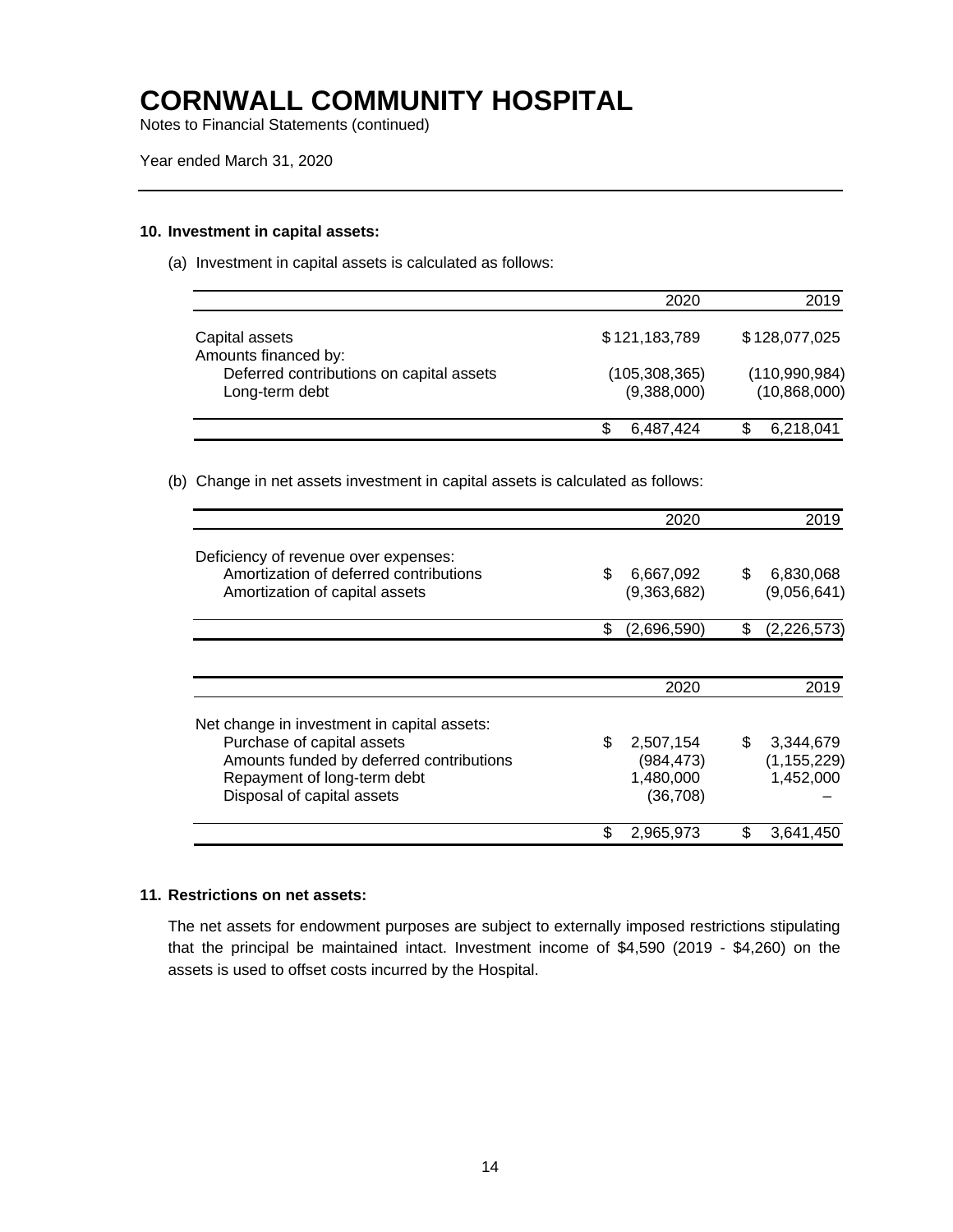Notes to Financial Statements (continued)

Year ended March 31, 2020

#### **12. Contingencies and commitments:**

- (a) The nature of the Hospital's activities is such that there is usually litigation pending or in prospect at any time. With respect to claims at March 31, 2020, management believes the Hospital has valid defenses and appropriate insurance coverage in place. In the event any claims are successful, management believes that such claims are not expected to have a material effect on the Hospital's financial position.
- (b) On July 1, 1987, a group of health care organizations, ("subscribers"), formed Healthcare Insurance Reciprocal of Canada ("HIROC"). HIROC is registered as a Reciprocal pursuant to Provincial Insurance Acts, which permits persons to exchange with other persons reciprocal contracts of indemnity insurance. HIROC facilitates the provision of liability insurance coverage of health care organizations in the provinces of Ontario, Manitoba, Saskatchewan and Newfoundland. Subscribers pay annual premiums, which are actuarially determined, and are subject to assessment for losses in excess of such premiums, if any, experienced by the group of subscribers for the years in which they were a subscriber. No such assessments have been made to March 31, 2020.

Since its inception in 1987, HIROC has accumulated an un-appropriated surplus, which is the total of premiums paid by all subscribers plus investment income less the obligation for claims reserves and expenses and operating expenses. Each subscriber which has an excess of premium plus investment income over the obligation for their allocation of claims reserves and expenses and operating expenses may be entitled to receive distributions of their share of the un-appropriated surplus at the time such distributions are declared by the Board of Directors of HIROC. There are no distributions receivables from HIROC as of March 31, 2020.

(c) Working capital:

The Hospital has received \$25,420,500 in one-time funding, at the rate of \$8,473,500 per year starting in 2012 and ended in 2015 to improve the working funds deficit position of the Hospital. In order to retain the funding, the Hospital must have an annual balanced budget, and the Hospital must contribute to improving the working fund deficit position to 0% by March 31, 2023.

### **13. Pension costs:**

Substantially all of the employees of the Hospital are members of the Healthcare of Ontario Pension Plan (the "Plan"), which is a multi-employer defined benefit pension plan available to all eligible employees of the participating members of the Ontario Hospital Association. Contributions to the plan made during the year by the Hospital on behalf of its employees amounted to \$5,306,875 (2019 - \$5,094,601) and are included in the Statement of Operations.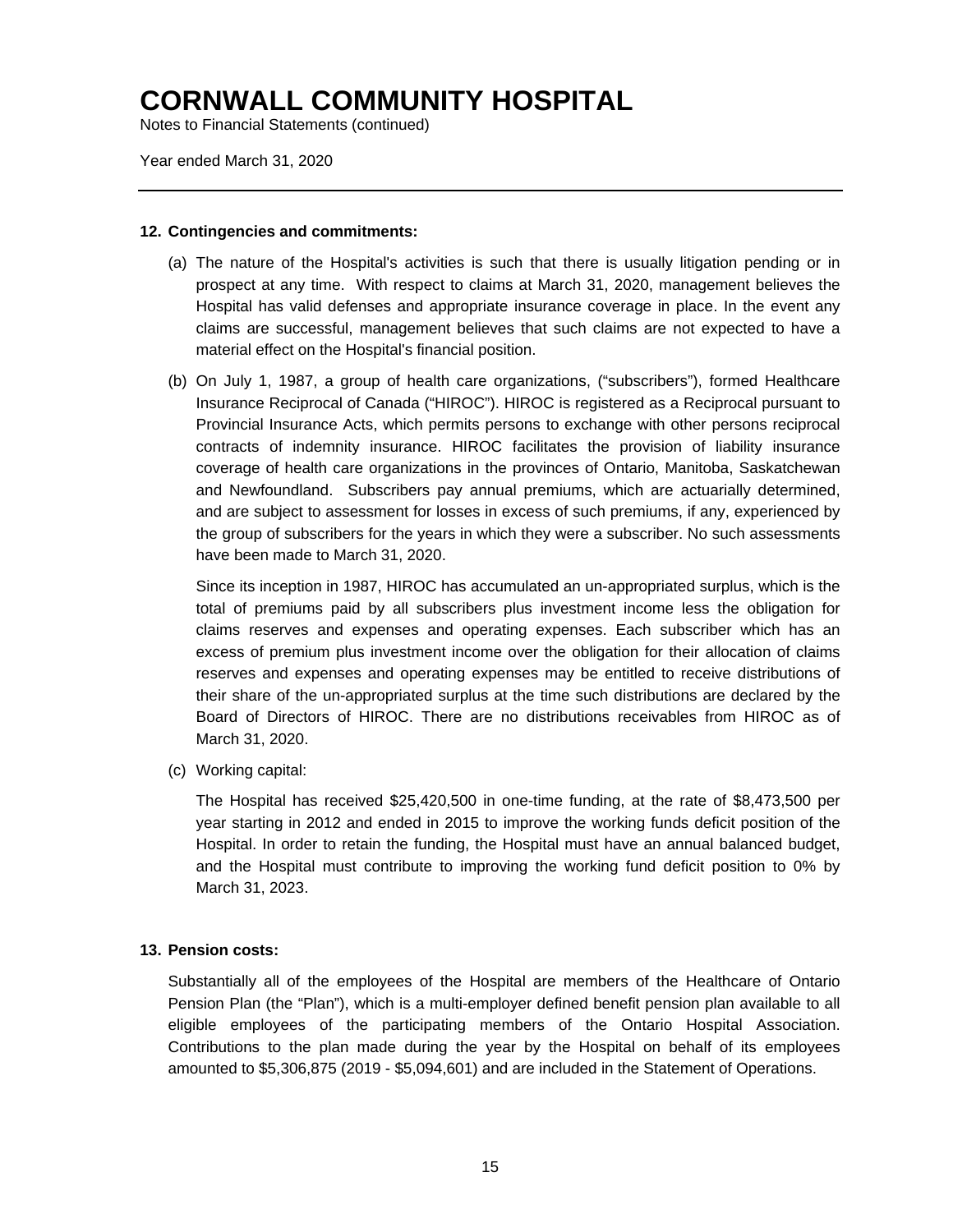Notes to Financial Statements (continued)

Year ended March 31, 2020

#### **13. Pension costs (continued):**

Pension expense is based on Plan management's best estimates, in consultation with its actuaries, of the amount, required to provide a high level of assurance that benefits will be fully represented by fund assets at retirement, as provided by the Plan. The funding objective is for employer contributions to the Plan to remain a constant percentage of employees' contributions.

Variances between actuarial funding estimates and actual experience may be material and any differences are generally to be funded by the participating members. The Plan's 2019 Annual Report indicates the plan is fully funded at 119%.

#### **14. Net changes in non-cash working capital components relating to operations:**

|                                             | 2020          |   | 2019      |
|---------------------------------------------|---------------|---|-----------|
| Decrease (increase) in current assets:      |               |   |           |
| Accounts receivable                         | \$<br>450.979 | S | 1,330,463 |
| Inventories                                 | (214, 508)    |   | (8,054)   |
| Prepaid expenses                            | (8,530)       |   | (89, 429) |
| Increase (decrease) in current liabilities: |               |   |           |
| Accounts payable and accrued liabilities    | 6.658         |   | 3,022,479 |
| Deferred revenue                            | 316,662       |   | 1,163,493 |
| Net change in non-cash working capital      | \$<br>551,261 |   | 5,418,952 |

#### **15. Related entities:**

(a) Cornwall Community Hospital Foundation:

The Hospital has an economic interest, but not control, in Cornwall Community Hospital Foundation (the "Foundation").

The Foundation is incorporated under the Canada Corporations Act and is a registered charity under the Income Tax Act. The Foundation's mandate is to raise funds for the Hospital's programs, medical equipment, expansion and renovation to enhance quality healthcare in the community.

The net assets and results of the operations of the Foundation are not included in the financial statements of the Hospital.

Related party transactions during the year not separately disclosed in the financial statements include an amount of \$163,560 (2019 - \$396,644) that has been received or receivable from the Foundation, which has been recorded as deferred contributions to be used to fund the purchase of equipment for the Hospital.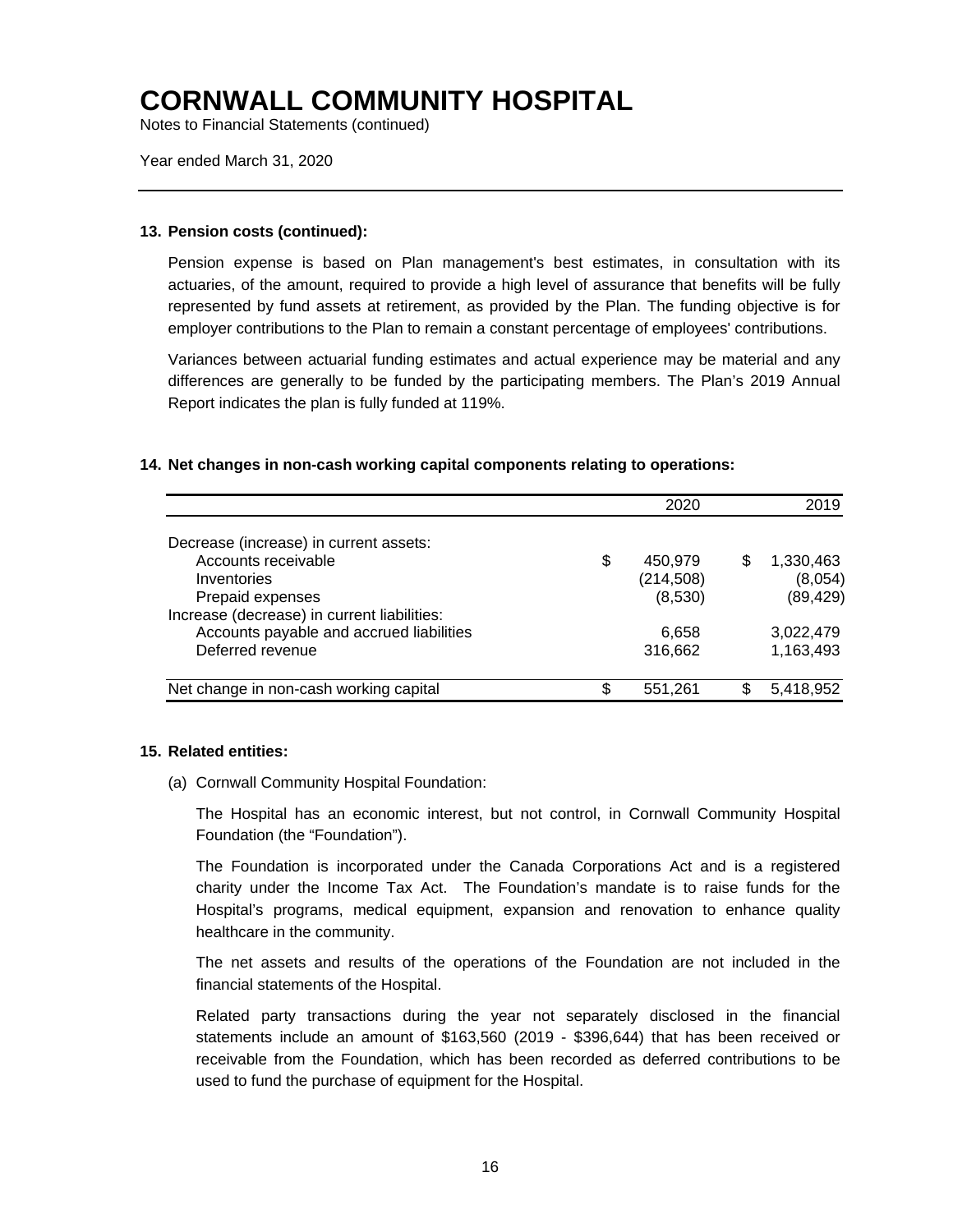Notes to Financial Statements (continued)

Year ended March 31, 2020

#### **15. Related entities (continued):**

(b) Auxiliary to the Cornwall Community Hospital:

The net assets and results of the operations of the Auxiliary are not included in the financial statements of the Hospital.

The Hospital has an economic interest in the Auxiliary to the Cornwall Community Hospital by way of the Hospital holding resources that are used by the Auxiliary to produce revenue.

(c) Eastern Ontario Regional Laboratory Association:

The Hospital has economic interest, but not control, in Eastern Ontario Regional Laboratory Association ("EORLA"). The net assets and results of the operations of EORLA are not included in the financial statements of the Hospital. Services in the amount of \$5,812,928 (2019 - \$5,503,398) were purchased from EORLA and are included in other supplies and expenses on the Statement of Operations. Expenses incurred at the Hospital for items such as salaries and supplies in the amount of \$124,349 (2019 - \$117,921) associated with lab testing are fully recoverable from EORLA, of which, \$11,292 (2019 - \$19,220) is included in accounts receivable as at March 31, 2020.

### **16. Financial risks and concentration of credit risk:**

(a) Credit risk:

Credit risk refers to the risk that counterparty may default on its contractual obligations resulting in a financial loss. The Hospital is exposed to credit risk with respect to the accounts receivable and cash.

The Hospital assesses, on a continuous basis, accounts receivable and provides for any amounts that are not collectible in the allowance for doubtful accounts. The maximum exposure to credit risk of the Hospital at March 31, 2020 is the carrying value of these assets.

The carrying amount of accounts receivable is valued with consideration for an allowance for doubtful accounts. The amount of any related impairment loss is recognized in the Statement of Operations. Subsequent recoveries of impairment losses related to accounts receivable are credited to the Statement of Operations.

There have been no significant changes to the credit risk exposure from 2019.

(b) Liquidity risk:

Liquidity risk is the risk that the Hospital will be unable to fulfill its obligations on a timely basis or at a reasonable cost. The Hospital manages its liquidity risk by monitoring its operating requirements. The Hospital prepares budget and cash forecasts to ensure it has sufficient funds to fulfill its obligations.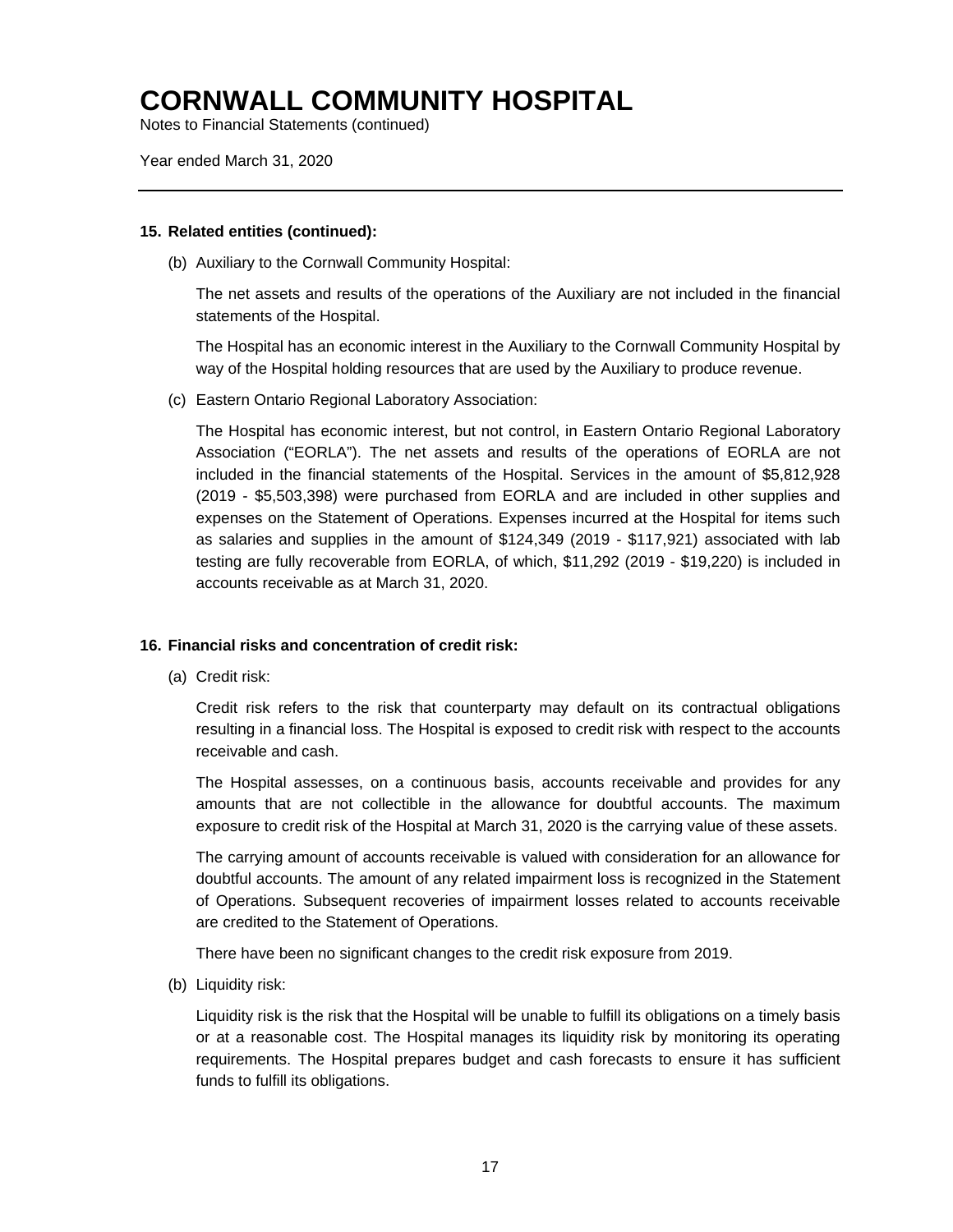Notes to Financial Statements (continued)

Year ended March 31, 2020

#### **16. Financial risks and concentration of credit risk (continued):**

(b) Liquidity risk (continued):

Accounts payable and accrued liabilities are generally due within 60 days of receipt of an invoice.

There have been no significant changes to the liquidity risk exposure from 2019.

(c) Market risk:

Market risk is the risk that changes in market prices, such as foreign exchange rates or interest rates will affect the Hospital's income or the value of its holdings of financial instruments. The objective of market risk management is to control market risk exposures within acceptable parameters while optimizing return on investment.

(d) Interest rate risk:

Interest rate risk is the risk that the fair value of future cash flows or a financial instrument will fluctuate because of changes in the market interest rates.

Financial assets and financial liabilities with variable interest rates expose the Hospital to cash flow interest rate risk. The Hospital is exposed to this risk through its interest bearing term loans payable and its interest rate swaps.

The Hospital mitigates interest rate risk on its term loans through derivative financial instruments (interest rate swaps) that exchanges the variable rate inherent in the term loan for a fixed rate (see note 8). Therefore, fluctuations in market interest rates would not impact future cash flows and operations relating to the term debt.

There has been no change to the interest rate risk exposure from 2019.

#### **17. Diabetes education program:**

Included in Patient Care Ministry of Health revenue is funding in the amount of \$372,838 (2019 - \$372,838) intended for the Diabetes Education Program. The expenses for this program totaled \$403,311 (2019 - \$386,489) which includes \$403,303 (2019 - \$382,051) for salaries, and \$8 (2019 - \$4,438) for supplies and sundry expenses. The program deficit of \$30,473 (2019 - \$9,213) was covered with hospital base funding.